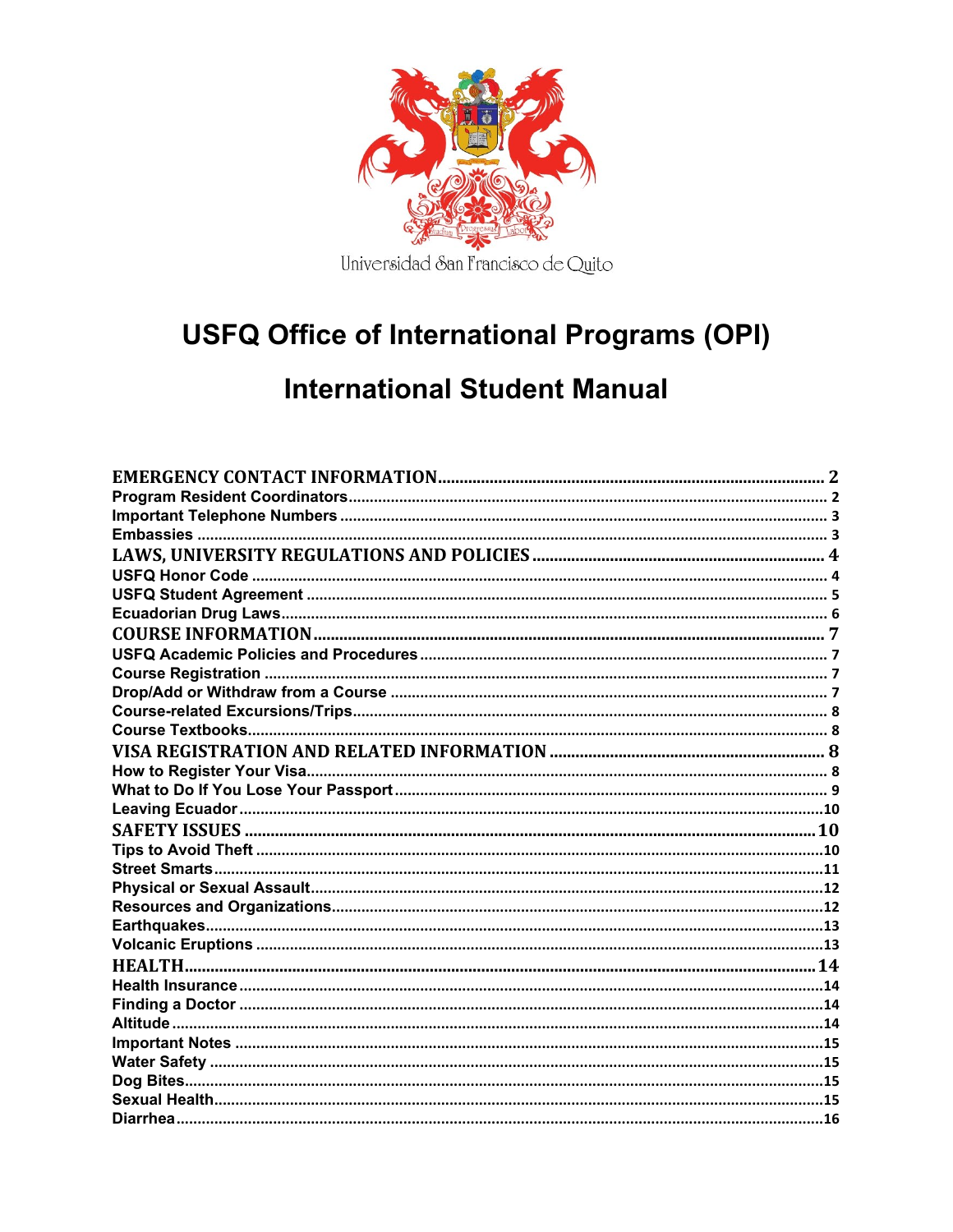| Cash | 31 |
|------|----|
|      |    |
|      |    |
|      |    |
|      |    |
|      |    |
|      |    |
|      |    |
|      |    |
|      |    |
|      |    |
|      |    |
|      |    |
|      |    |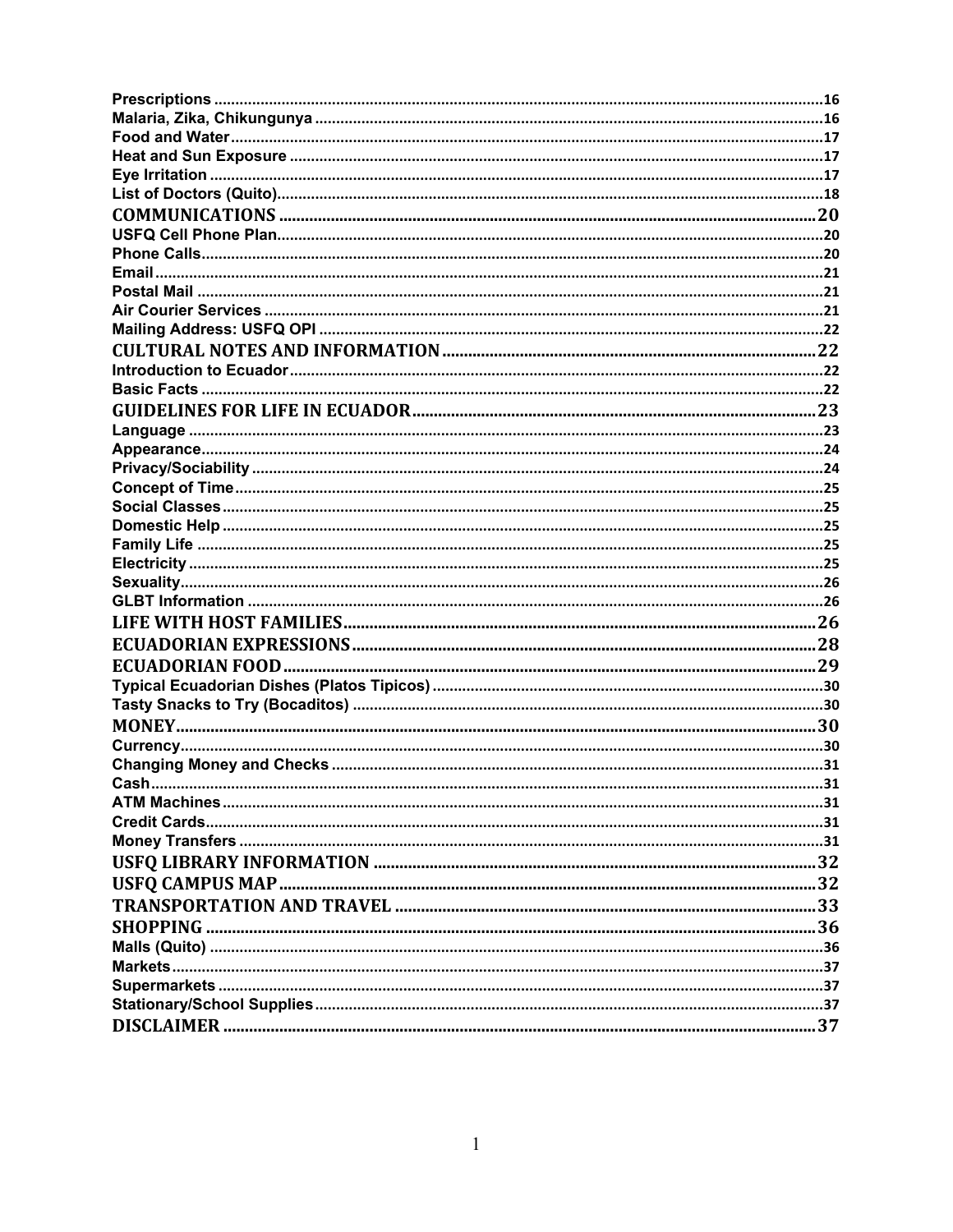## **EMERGENCY CONTACT INFORMATION**

#### **Universidad San Francisco de Quito**

Diego de Robles s/n y Pampite, Cumbayá P.O. Box 17-12-841 Quito-Ecuador Phone: (593-2) 297 1700 Fax (593-2) 289 0070

#### **EMERGENCY NUMBER**

**For emergencies outside of regular office hours ONLY: 0980834444** 

# **Office of International Programs (OPI)**

Alexandra Velasco, Director 0991455599 (cell phone) / 2971756 (office) avelasco@usfq.edu.ec

Verónica Castelo, Assistant Director 0995367338 (cell phone) / 2971755 (office) vcastelo@usfq.edu.ec

Karla Loor, Student Coordinator (outbound) 0992410987 (cell phone) / 2971162(office) kloor@usfq.edu.ec

María Gabriela Romo, International Student Counselor 2971895 (office) mgromo@usfq.edu.ec

# **Program Resident Coordinators**

| 1. BCA               | Daniel Bryan                       | Home:<br>Cell: 0985587581/0992597175<br>E-mail: daniel@pachaysana.org |
|----------------------|------------------------------------|-----------------------------------------------------------------------|
|                      | Martha Pérez                       | Home: 2410119<br>Cell: 0984659436<br>E-mail: martipz@hotmail.com      |
| 2. Boston College    | Rocío Bastidas                     | Home: 2240551<br>Cell: 09999-17631<br>E-mail: rocarb2002@yahoo.com.mx |
| 3. Boston University | Ma. Antonieta Zalles Home: 2257037 | Cell: 0994135262<br>E-mail: mzalles@usfq.edu.ec                       |
|                      | <b>Kelly Swing</b>                 | Home: 2040340<br>Cell: 0998394137<br>E-mail: kelly@usfq.edu.ec        |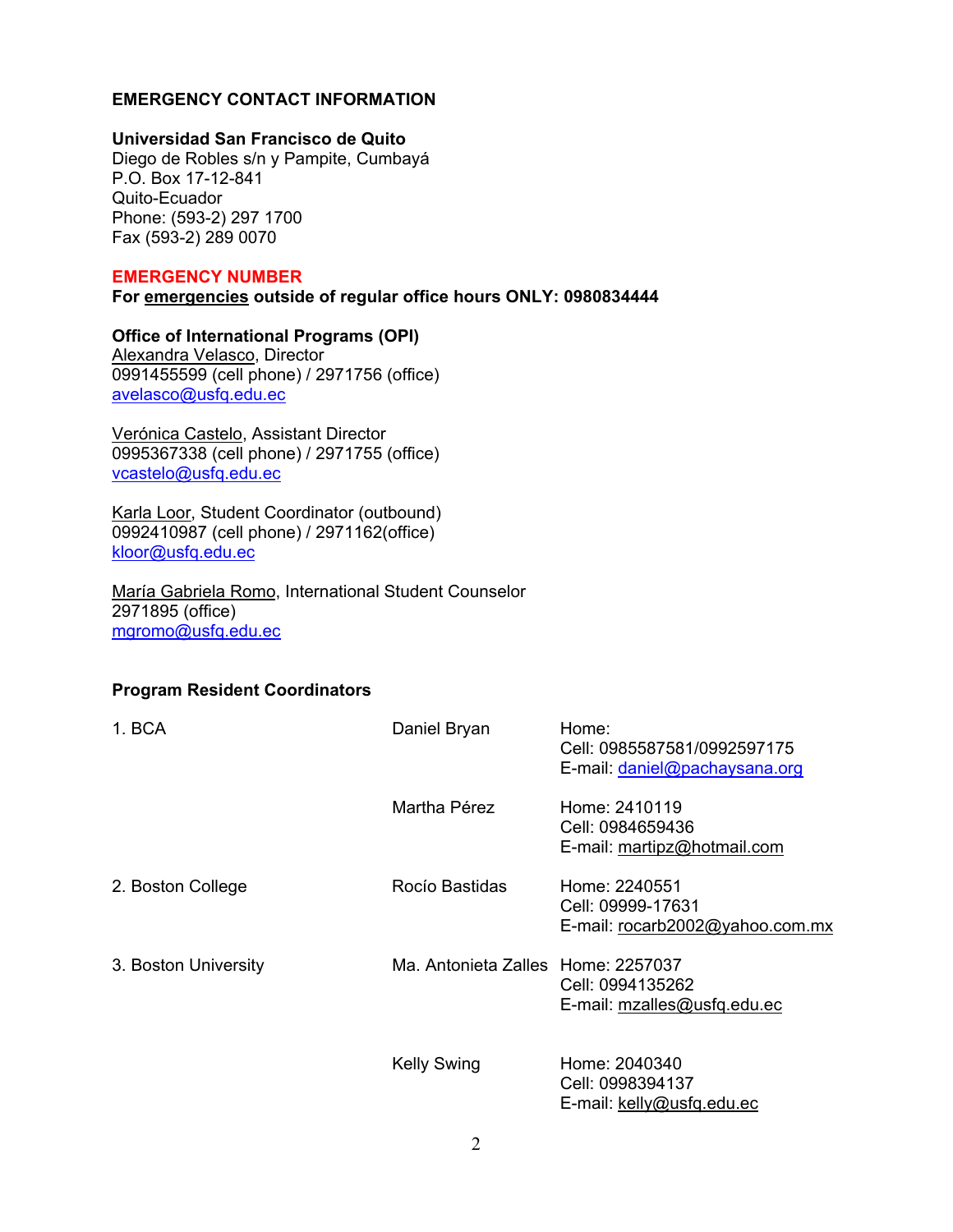| 4. IES Abroad                                           | Eduardo Ortiz                          | Office: 2431082<br>Cell: 0992529392<br>E-mail: eortiz@iesabroad.org  |
|---------------------------------------------------------|----------------------------------------|----------------------------------------------------------------------|
|                                                         | Gladys Argoti                          | Office: 2437211<br>Cell: 0992529389<br>E-mail: gargoti@iesabroad.org |
| 6. Michigan State University                            | Maricarmen Paz y Miño: Office: 2971757 | Cell: 098132349<br>E-mail: mpazymino@usfq.edu.ec                     |
| 7. Oregon University System (IE3 Global) Franco Aguirre |                                        | Cell: 0998033171<br>E-mail: franco.aquirre@ous.edu                   |

#### **Important Telephone Numbers**

**101** Police Fire Department Red Cross Emergencies

#### **Embassies**

Ambassade de France en Equateur: Téléphone: 2943800 Adresse: Calle General Leonidas Plaza 107 y Patria. Siteweb: http://www.ambafrance-ec.org/ Adresse électronique: consulat@embafrancia.com.ec

Consulat Honoraire de Belgique en Equateur: Téléphone: 2469017/ 0999730860 Adresse: Calle Los Cabildos N41-163, Quito Tenis Edificio Futura, Piso 4. Contacter: William Stock Adresse électronique: w.stock@uio.satnet.net

Deutsche Botschaft: Telefon: 2970820 Mobiltelefon:0999497967 (Unter dieser Nummer haben Sie ebenfalls die Möglichkeit, eine SMS zu senden). Adresse: Av. Naciones Unidas y República de El Salvador. Edificio Citiplaza 12-14 pisos. Webseite: http://www.quito.diplo.de/Vertretung/quito/de/Startseite.html E-mail: info@quito.diplo.de

Embajada de España en Quito: Teléfonos: 3226303/ 6896/ 6969 Dirección: Calle General Francisco Salazar E-1273 y Toledo Sector "La Floresta".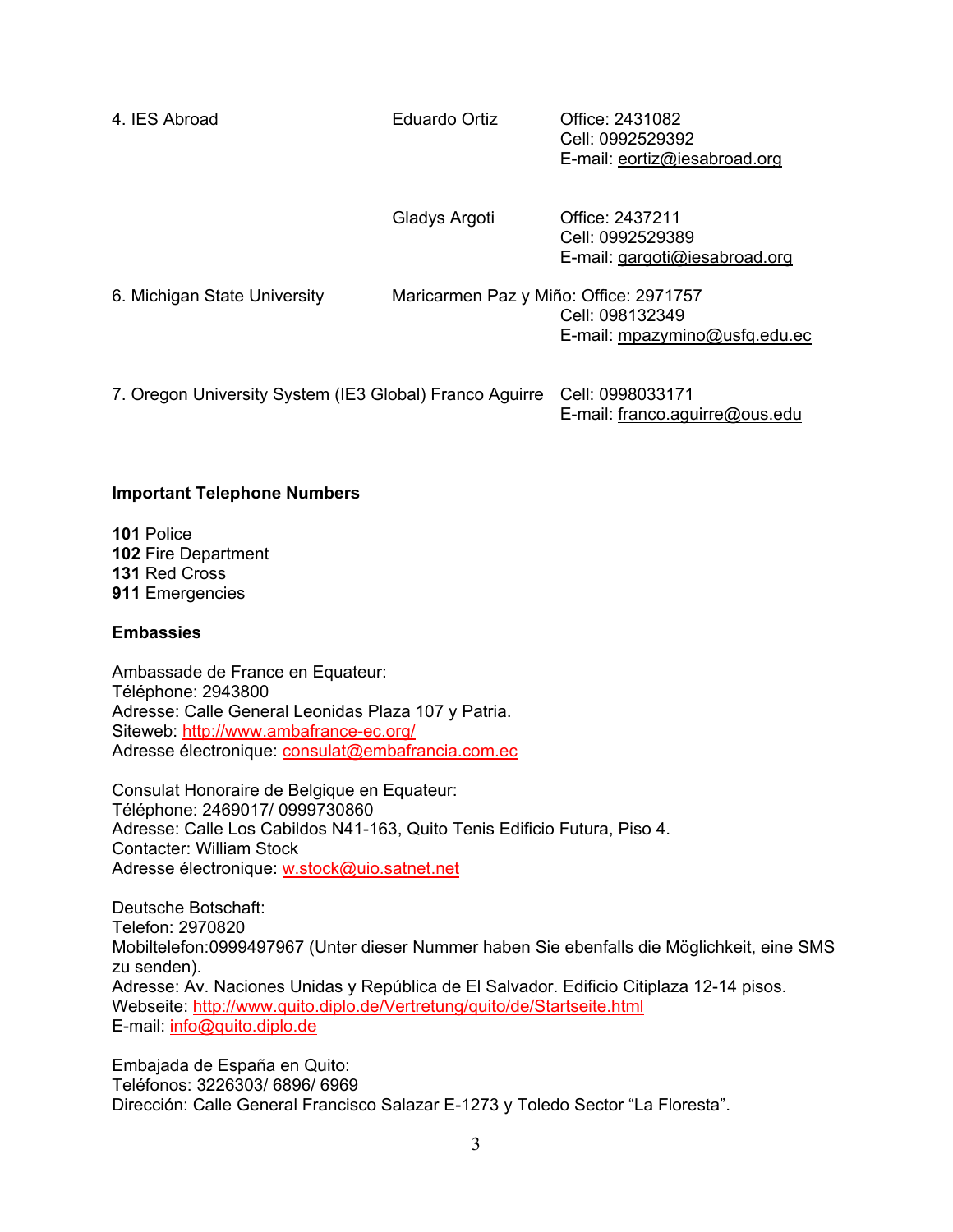Página web:

http://www.maec.es/subwebs/Embajadas/Quito/es/home/Paginas/home\_quito.aspx E-mail: emb.quito@maec.es

Embajada del Japon en Ecuador 在エクアドル日本国大使館 Avenida Amazonas N39 - 123 y Calle Arizaga, Edf.Amazonas Plaza, Piso 11, Quito, Ecuador TEL:593-2-2278-700 Página web: http://www.ec.emb-japan.go.jp/ E-mail: embapon@qi.mofa.go.jp

Embajada de México en Ecuador: Teléfonos: 5103267/ 2923770/ 2923771 Dirección: Av. 6 de Diciembre N36-165 y Naciones Unidas. Página web: http://embamex.sre.gob.mx/ecuador/ E-mail: embajadamexico@embamex.org.ec

Embassy of Canada / Ambassade du Canada: Telephone: 2455499 Address: Av. Amazonas and Unión Nacional de Periodistas. Eurocenter Building, 3rd floor. Website: http://www.canadainternational.gc.ca/ecuador-equateur E-mail: quito@international.gc.ca

Nederlandse ambassade in Lima-Peru (Er is geen Nederlandse ambassade in Peru): Telefoon: 005112139800 *Adresgegevens: Torre Parque Mar, Av. José Larco 1301, piso 13, Miraflores - Lima*  Web: http://peru.nlambassade.org/ E-mail: lim@minbuza.nl; lim-ca@minbuza.nl

Schweizer Botschaft: Telefon: 2434948 Adresse: Juan Pablo Sanz y Amazonas 3617. Edificio Xerox, 2do piso. Webseite: http://www.eda.admin.ch/eda/de/home/reps/sameri/vecu/embqui.html E-mail: qui.vertretung@eda.admin.ch

United States Embassy: Telephone: 3985000 Emergency Number 24 hours: 3985200 Address: Calle Avigiras N12-170 y Eloy Alfaro. Website: http://ecuador.usembassy.gov/service.html E-mail: ACSQuito@state.gov

The US Embassy recommends that you register online at: https://travelregistration.state.gov/ibrs/ui/ More information for American Citizens in Ecuador: http://travel.state.gov/travel/cis\_pa\_tw/cis/cis\_1106.html

# **LAWS, UNIVERSITY REGULATIONS AND POLICIES**

**USFQ Honor Code**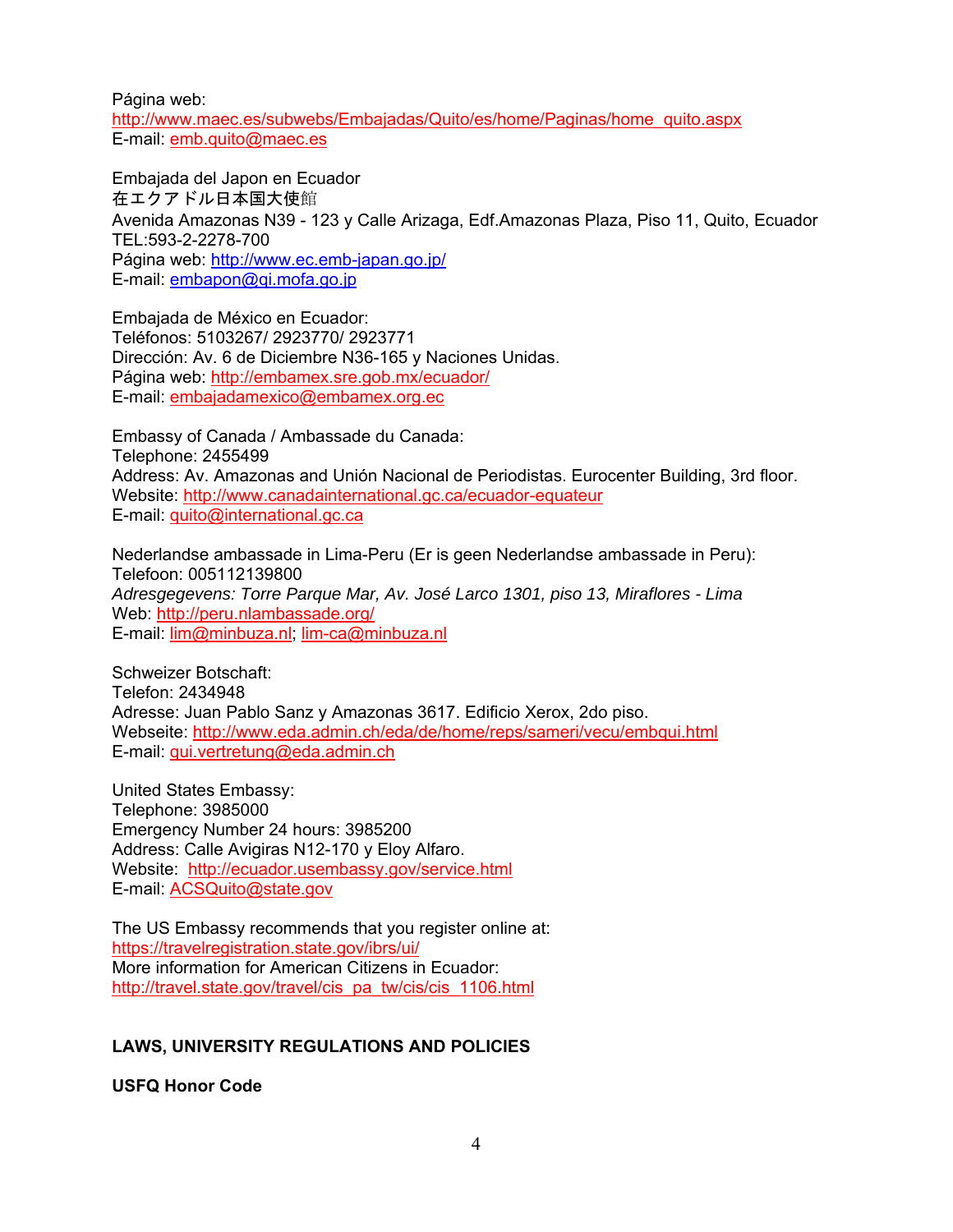As an exchange student at USFQ, you are subject to all USFQ academic and disciplinary regulations, including the USFQ Honor Code:

I, as a member of USFQ, promise to:

1. - Conduct myself in a manner that won't affect the personal and/or professional execution of activities of other persons inside the university community. This means, among other actions, I will avoid: slander, lies, greed, envy; I will promote kindness, acknowledgement, happiness, friendship, solidarity and the truth.

2. - Be honest: I won't copy, plagiarize, lie or steal in any way. I will sign all exams in recognition of the Code of Honor, stating that I haven't received help, nor have I copied from sources that are not allowed. I will keep all tests, exams and other information to myself, without disclosure.

3. - Respect and take care of the campus. This means all the physical things that make it up, and all its equipment.

4. - Not to defame or accuse.

5. - Report all actions of any member who does not respect the Code of Honor to the Dean of Students and cooperate with the Court of Honor to clear up any investigation or trial that is in violation of the Code.

Any infringement to this Code will be penalized by the corresponding authority. The student has the right to analyze and defend his/her case before the Court of Honor.

For more information about USFQ's Honor Code, please see the Dean of Students.

# **USFQ Student Agreement**

This agreement applies to all international students in Ecuador participating in a program through Universidad San Francisco de Quito and all affiliated institutions.

As a student of USFQ, I agree to and am aware of the following conditions:

- I agree that during my travel in Ecuador, I am subject to the laws and regulations of the country.
- I understand that according to Ecuadorian law there is no bail for drug-related crimes, and that U.S. or other foreign embassies can do very little to help me if I break Ecuadorian law.
- I agree not to use illegal drugs while in Ecuador. I understand that my student status will be canceled and I will be asked to leave USFQ and the country if I am found to be using illegal drugs, with no possibility of a refund from USFQ.
- I understand that drinking in excess or using drugs puts me at a greater risk for assault, robbery, and accidents.
- I realize that I should never leave my food or drink unattended.
- I understand that traveling alone or at night can be dangerous.
- I know that I should always carry identification documents, especially a copy of my passport.
- I agree to tell my host family or Program Director my travel plans if I plan to be away overnight, and to leave an itinerary and contact information. If I prefer, this information may be left in a sealed envelope for emergency only.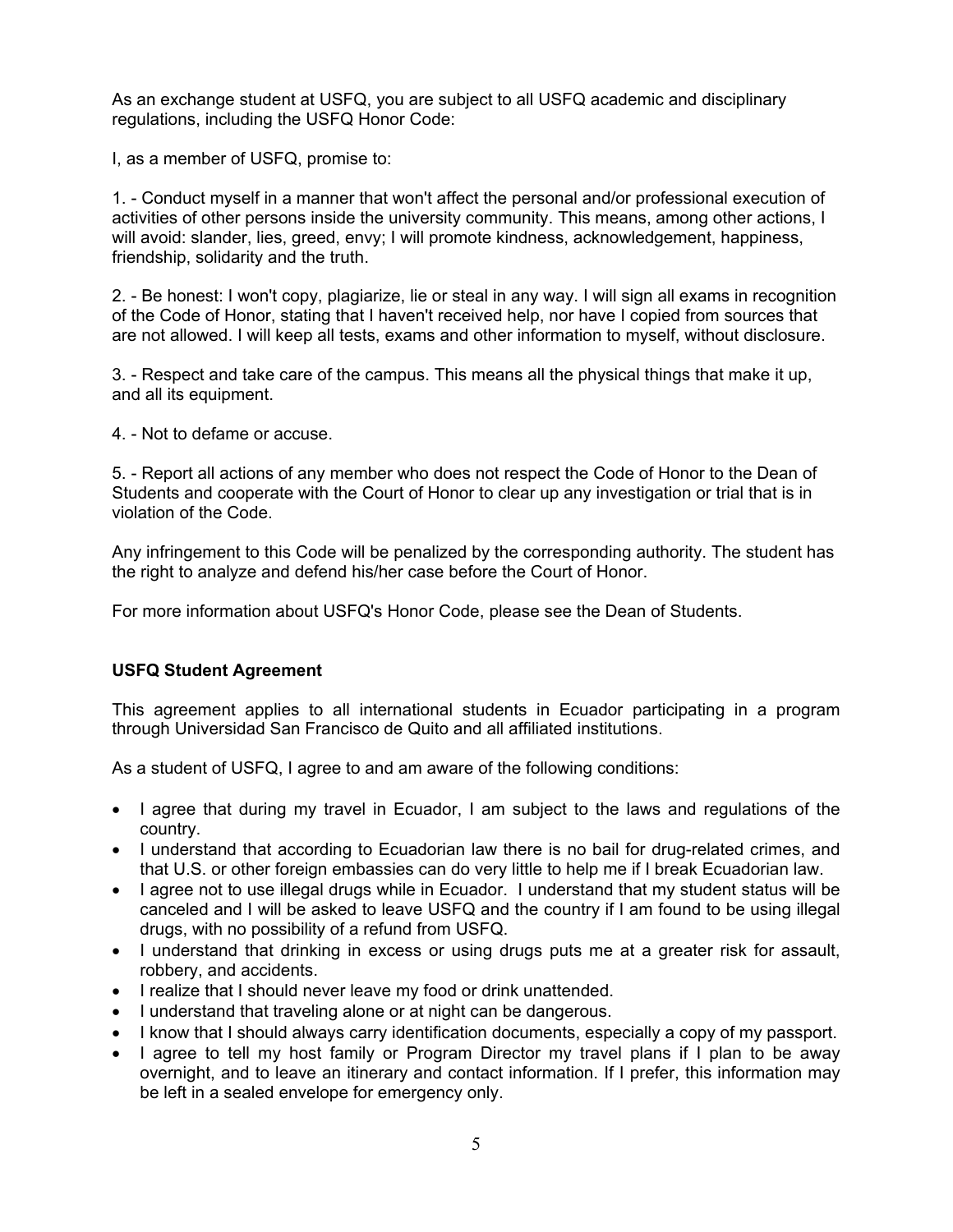- I agree to treat all members of my group and the inhabitants of the community where I reside with respect at all times.
- I agree to be a positive member of the group. During organized travel, I agree to pay attention and to follow the instructions of the group leaders and guides.
- I acknowledge that I am ultimately responsible for myself and my own actions while studying or traveling in Ecuador or traveling to other countries until the date my program ends and I return home.
- I agree to use common sense and not take any unnecessary risks with my personal possessions, health or well-being or to act in ways that put others at risk.
- I understand that I must possess an international health insurance policy during my stay in Ecuador and that I am not covered by an institutional policy at USFQ.I will supply a copy of my insurance policy to the Office of International Programs to use in case of an emergency.
- lagree to follow USFQ's Honor Code.
- I agree to follow all policies, rules, codes and laws set forth by all USFQ institutions and Ecuador, and I have read and understand the rules for each individual institution that I will visit.
- I understand that USFQ cannot accept responsibility for personal possessions left on the property.
- I release Universidad San Francisco de Quito and all affiliated branches from all responsibility and liability for my failure to respect Ecuadorian law, for any injury and/or illness resulting from accidents, or any other causes.

#### **Ecuadorian Drug Laws**

It is important to understand Ecuador´s position in the international fight against drugs and know the laws related to possession and use of drugs here. Ecuador is sandwiched between Peru and Colombia, the world's two largest cocaine exporters, making it a key transit point for drugs shipped to Europe and the U.S. In addition, the U.S. dollar is Ecuador´s national currency, making illicit transactions and money-laundering easier. Narcotics trafficking, the growing presence of international drug mafias, and violent crimes related to drug trafficking have been on the rise in Ecuador over the past decade. In an effort to avoid becoming a drug haven, the Ecuadorian government takes drug possession and use very seriously and punishes any drug related incident very severely.

If you are put in jail for the use, possession, cultivation, processing, selling, or exporting of narcotics (including hashish, marijuana, opium, heroin, and cocaine), the minimum penalty is 5 years in jail with a maximum penalty of 12 years in jail plus heavy fines.

Foreign citizens convicted of drug related charges in Ecuador serve their sentences in Ecuador, where conditions of confinement are harsh and far below U.S. and European standards. There is no bail for drug related crimes and there is little your home embassy can do to help in the case of arrest on drug related charges.

#### SPECIAL CAMPUS RULES :

USFQ International Programs Office has a ZERO Tolerance Policy for any students caught using or possessing drugs. Any student caught using or possessing drugs, will be removed from the program without an option for any refund.

No alcoholic beverages are allowed on the USFQ campus in Cumbayá, Research Stations (Tiputini, Paluguillo, etc.), the Galápagos campus, or in student lodging during academic or sponsored activities.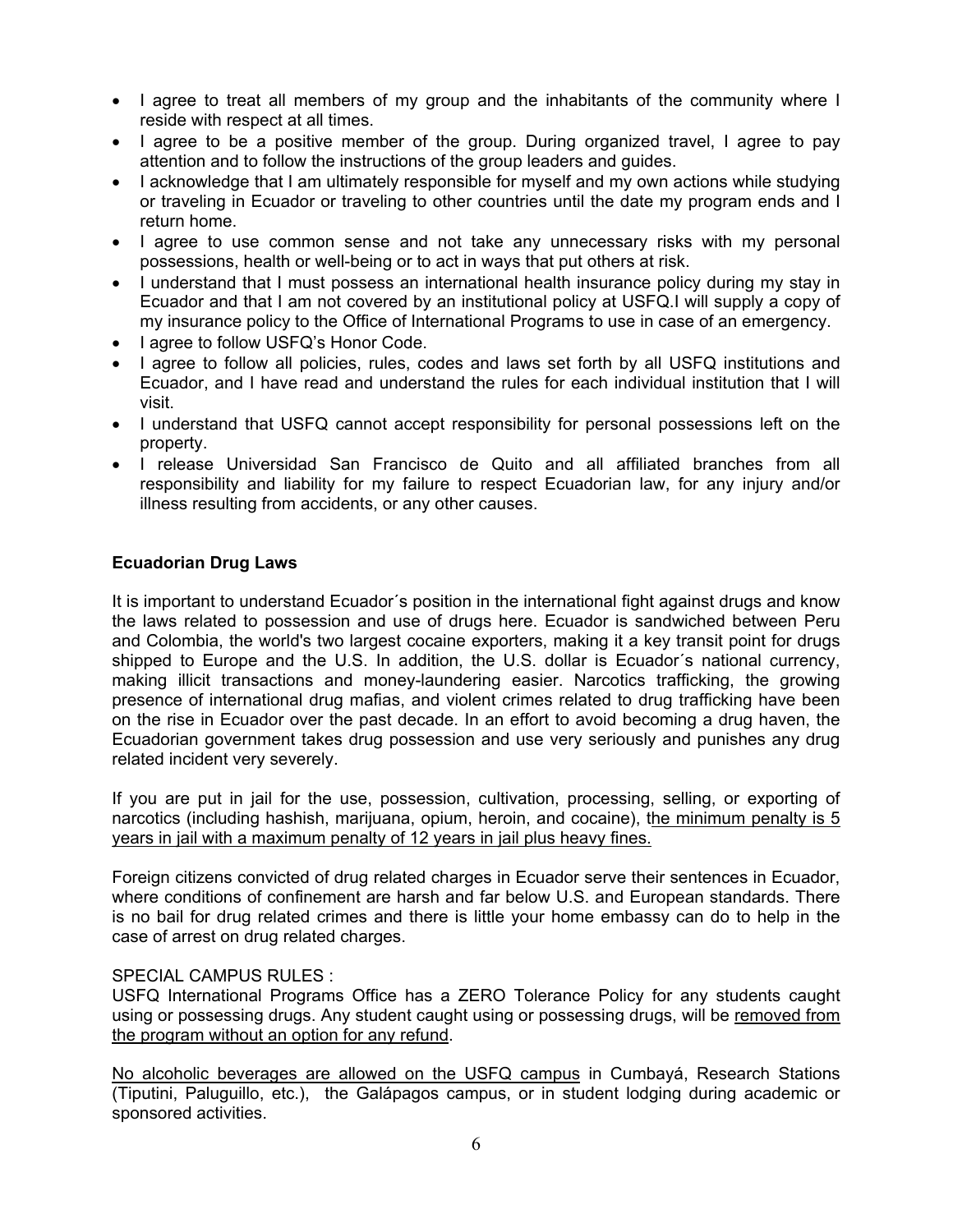# **COURSE INFORMATION**

#### **USFQ Academic Policies and Procedures**

**The Ecuadorian Government's standardized credit system is based on 4 credit courses (for 45 contact hours). However, for all international students, official transcripts will be issued using the previous system where 3 credits are earned for 45 contact hours. Please be aware that even though you will register for a 4 credit class in the Ecuadorian system, on your transcript the same class will be worth 3 credits (same as the U.S. credit system).** 

#### **Course Registration**

If you want to take a class that is full, please contact the professor and check the website constantly to see if someone drops the class. The link to check classes is: https://evaluaciones.usfq.edu.ec/banner/ssb/cursos.htm. On that website, you can find the professor's e-mail address, a description of the class, and any prerequisites the class might have. If the class has prerequisites in order to enroll, please contact Veronica Castelo (vcastelo@usfq.edu.ec) for assistance. It is always a good idea to have back-up course options just in case you decide to drop one or more classes after the semester begins. For the first week of class you should make a list of your course NRC numbers and classroom locations so you can visit all the classes you are interested in and decide which ones you wish to stay in and which ones you want to drop.

The maximum number of credits an international student can enroll in during the semester is 24 credits (six classes for a total of 18 U.S. credits), or 12 credit hours during the summer session (three classes for a total of 9 U.S. credits).

**Remember you need to remain enrolled in at least four classes (16 USFQ / 12 U.S. credits) to maintain full-time status during the semester and two classes (8 USFQ / 6 U.S. credits) during the summer term.** Not maintaining full-time enrollment status is grounds for dismissal from the program.

#### **Drop/Add or Withdraw from a Course**

There are no fines for late registration and late withdrawal after the add and drop dates but after a certain period of time you won´t be able to do anything to your schedule.Therefore, **it is important that you confirm that you are actually registered for the courses you think you are**. Please verify your registration prior to the end of the add/drop period.

If you decide not to take a course but fail to withdraw, you will receive an "N" for that class, which will count as an "F" in calculating your GPA. Keep in mind that USFQ will issue transcripts whether or not they contain "N" or "I" (Incomplete) and you will need to request a corrected transcript once you resolve these issues. However, transcripts will be held if you have outstanding debts, unreturned library books or unpaid fines. It is YOUR responsibility to resolve any such problems before you leave Ecuador. Transcripts will be sent to the home university for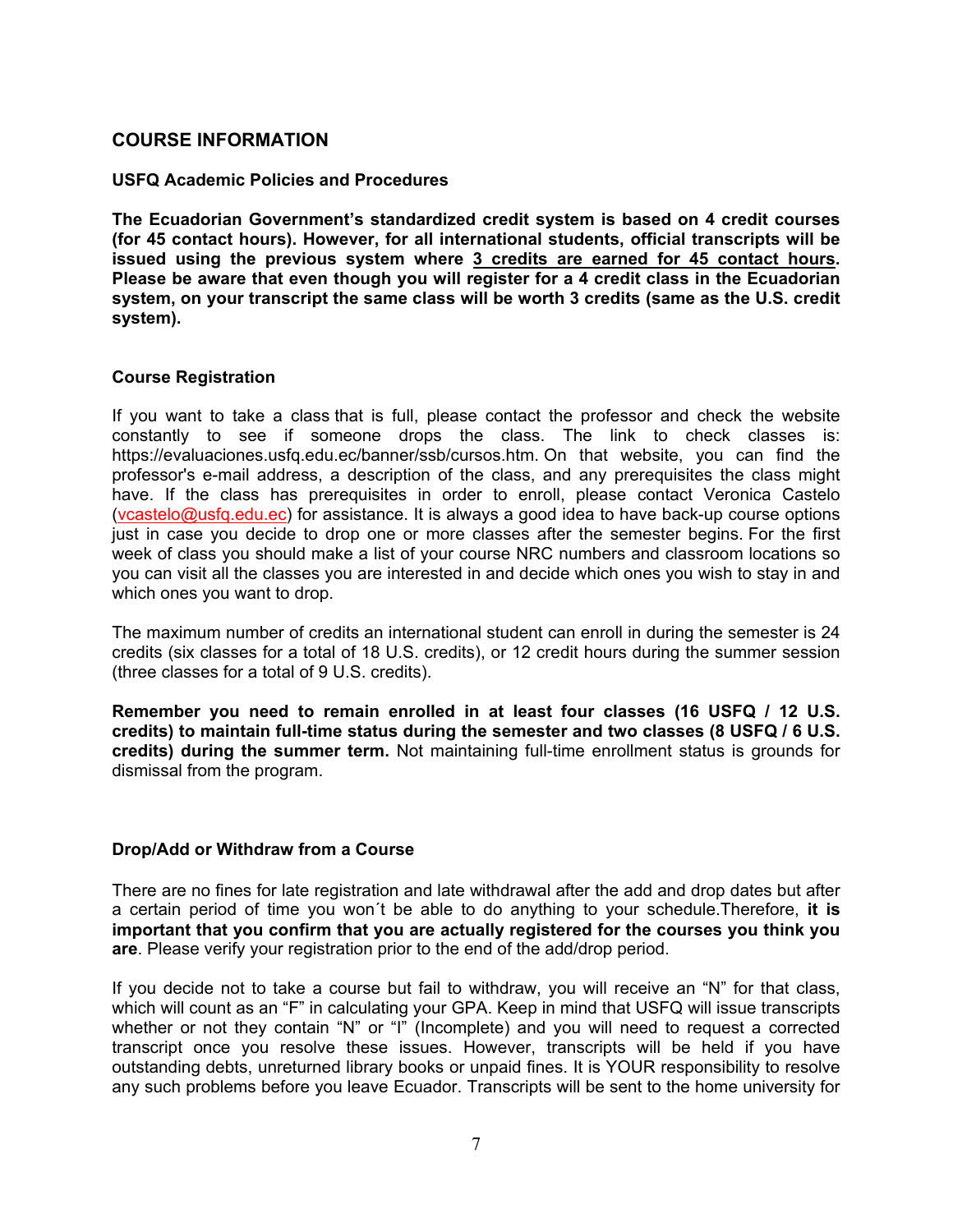students coming through exchange agreements. "Independent" students must provide the Office of International Programs with the address to which they wish to have their transcript sent.

Please reference the academic calendar and important dates found on the OPI website at http://www.usfq.edu.ec/programas\_internacionales/exchange\_students under FORMS. **You are responsible for knowing and following this information.** Final exams cannot be taken early except in cases of illness or extreme extenuating circumstances, so plan accordingly.

## **Course-related Excursions/Trips**

Some courses may include academic excursions or field trips as part of the course requirements. These may be for a day or overnight, and may carry an additional fee. **Please be aware such trips can be a mandatory part of a course if stated as such in the course syllabus, including date(s) and cost.** These can occur on the weekends, evenings, or even during semester breaks when the university is closed and classes on campus are not occurring. **If you are not able to participate in an academic trip that is mandatory for a specific course, it is best not to take that course** as non-attendance in required course activities could negatively impact your grade.

#### **Course Textbooks**

The profesors will let you know what to get and where. Usually you can buy all that is needed for the class at the Xerox place.

#### **VISA REGISTRATION AND RELATED INFORMATION**

#### **IMPORTANT: With the 12-VIII Cultural Exchange Visa, YOU CANNOT WORK during your stay in Ecuador!!!**

#### **How to Register Your Visa**

You must complete the entire process below, which includes going to the DIRECCION GENERAL DE EXTRANJERIA, **within 25 days of entering Ecuador.**

- Before going to the Dirección General de Extranjería, check your passport to make sure you have a "SELLO DE ENTRADA" (ENTRANCE STAMP). Additionally, upon arrival at the airport, your passport should have been stamped with a seal stating your type of student visa: 12-VIII.
- If you have a T3 stamp instead, which is a tourist visa, advise the Office of International Programs immediately.

#### DIRECCION DE EXTRANJERIA **E-mail**: extranjeria@ministeriodelinterior.gob.ec

Go to the Dirección General de Extranjería at Av. 6 de Diciembre y Av. Colón (between La Niña y Colón), Horario de Lunes a Viernes, Monday-Friday: 8:00am- 4:30 pm. Telephone: 2540-784. You should bring:

a. Original passport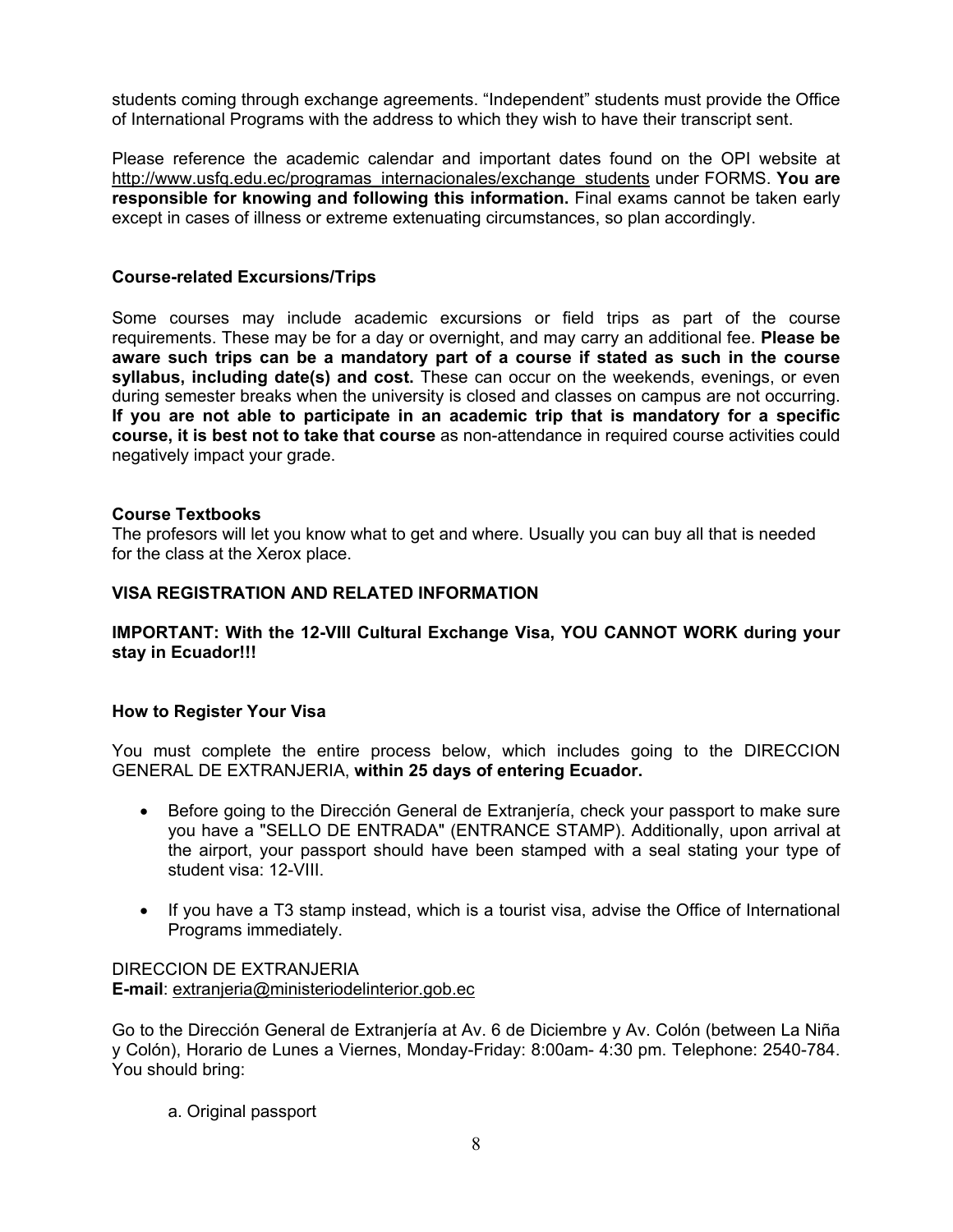b. Original "CERTIFICADO DE VISACION" (*In the packet of papers you received from the Ecuadorian consulate, you received a paper with your picture on it. This is the Certificado de Visación.) If you forgot to bring this with you, you will have to pay for a new one at the Cancillería, which is located at 10 de Agosto and Carrion. Their hours are from 9:00am - 12:30pm. You can reach them by telephone at: 2227-025. This costs US \$10.00 (ten dollars) and takes approximately 1 week to process. Check with the OPI about the documents that you need. This is a process you must do individually*.

c. Color copies of:

- the photo page of your passport
- the page with the "Entrance Stamp" into Ecuador
- the page with your Ecuadorian visa

d. \$4.00 in cash to cover the fee for your Empadronamiento

#### **Since you must carry your original passport with you, please be extra careful with your personal items during this process!!!!**

When you enter the Extranjería, you will need to get in line to get a *turno* (a ticket with your numbered slot in the queue).

Once your number is called, you will turn in all of the above documents to the attendant (they may or may not ask you to leave your original passport with them). You will be given a blue paper receipt with a code on it that you will need to pick up your documents. **PLEASE BE CAREFUL WITH THIS PAPER and PUT IT IN A SAFE PLACE!!! IF YOU LOSE IT, IT CAN BE VERY COMPLICATED TO GET YOUR PASSPORT BACK or COMPLETE THE REGISTRATION PROCESS!** 

After turning in your documents, they will ask you to go to the "Caja" (the far left window) to pay \$4.00. After, you will need to have your photo taken, and then return to the window where they took your documents to complete the process for that day.

You will likely be asked to return (often they do not complete the process on the same day) 3-5 days later to receive the registration stamp in your passport. If they do not keep your original passport, you will need to bring it with you on the day the attendant indicates.

Again, please put the small paper in a safe place in order to avoid complications in completing your visa registration process.

It is **VERY IMPORTANT** that you keep a **PERSONAL COPY** of all of the above documents for your records in the case that your documents are misplaced or you need them while the Extranjería is processing your paperwork.

# **What to Do If You Lose Your Passport**

If you have lost your passport or it has been stolen, please contact your home country´s nearest embassy or consulate (see reference chart in this manual).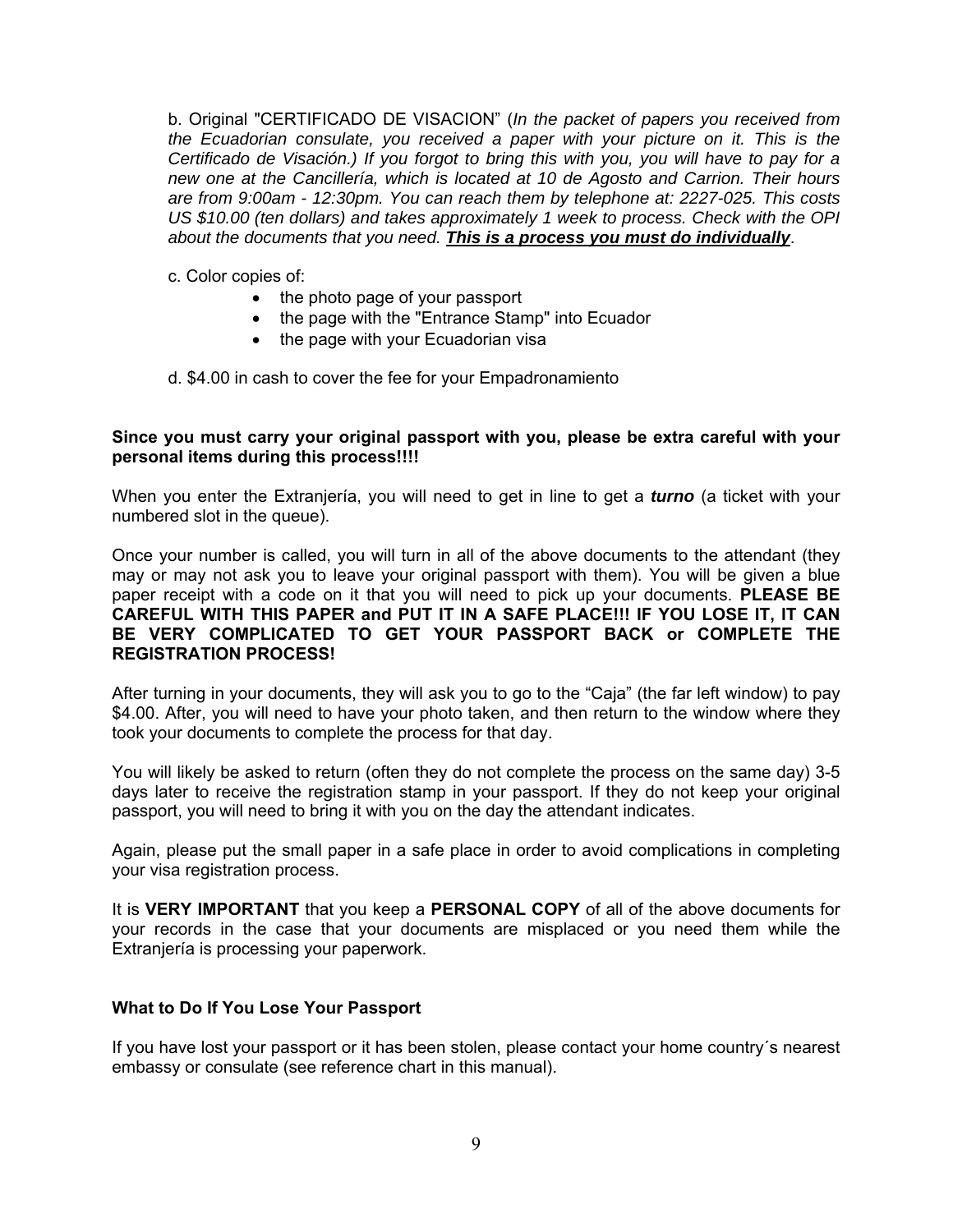REMINDER: Please keep personal copies of your passport and visa in a safe place (home/scanned to the computer/etc.) in case you need them. Having copies will facilitate replacing any important documents.

REMINDER: You should not carry your original passport with you unless the situation specifically requires it. Instead, carry a copy of your passport. It's a good idea to keep another copy of your passport and visa in a safe place. This will minimize the hassle of replacing these items! It's expensive to replace a lost passport overseas. If you have visitors, they should also carry photocopies of their passports.

# **Leaving Ecuador**

For international departures, please note that you must:

- 1. Reconfirm your flight at least 48 hours in advance
- 2. Be at the airport 3 hours before the scheduled departure time

# **SAFETY ISSUES**

# **Tips to Avoid Theft**

The following are some tips on how to avoid theft during your stay in Ecuador. (This information is especially helpful while you're traveling in large cities, such as Quito).

- Dress down. Don't go out wearing expensive jewelry or watches—they make you a target.
- Leave as much money as possible in your hotel/home (preferably in a safe-deposit box) and conceal what you take with you by using a money belt or a leg pouch. Keep a small amount of change in your pocket, so you don't have to dig in your money belt for small purchases.
- Make copies of your important documents, card numbers, etc., and give them to a trusted companion. It's also a good idea to leave copies of important documents and numbers with a relative at home, or store them on password protected email account so that you can access them from anywhere.
- When you feel unsafe it's not always paranoia— it's better to trust your instincts. If you get that feeling, grab a taxi or go into a place with lots of people.
- Walk confidently with your head up and be aware of what is happening around you.
- Like anywhere, find out where the unsafe parts of town are and avoid them.
- Foreigners are required to carry identification, which you can do by carrying a photocopy of your passport. Don't carry your real passport around with you unless absolutely necessary.
- Keep all important documents in a secure place, such as an inner pocket or a pouch that is hidden under a layer of clothing.
- Do not carry shoulder bags that can be easily swiped. If you have a backpack, wear it in front of you--where you can see it—rather than on your back (especially when on the street or using public transportation). Keep a firm grip on your valuables.
- When in a big city like Quito, get to know it a little by studying a map before you set out: standing on street corners consulting a map makes you more vulnerable. If necessary, step into a store before you take out your map. Remember, having an air of confidence (no matter how false!) is good protection.
- Be especially vigilant whenever out after dark. Whenever possible, travel in groups.
- Be careful when visiting banks, *casas de cambio,* and ATM machines: criminals are on the lookout for foreigners going to and from these places with large amounts of cash.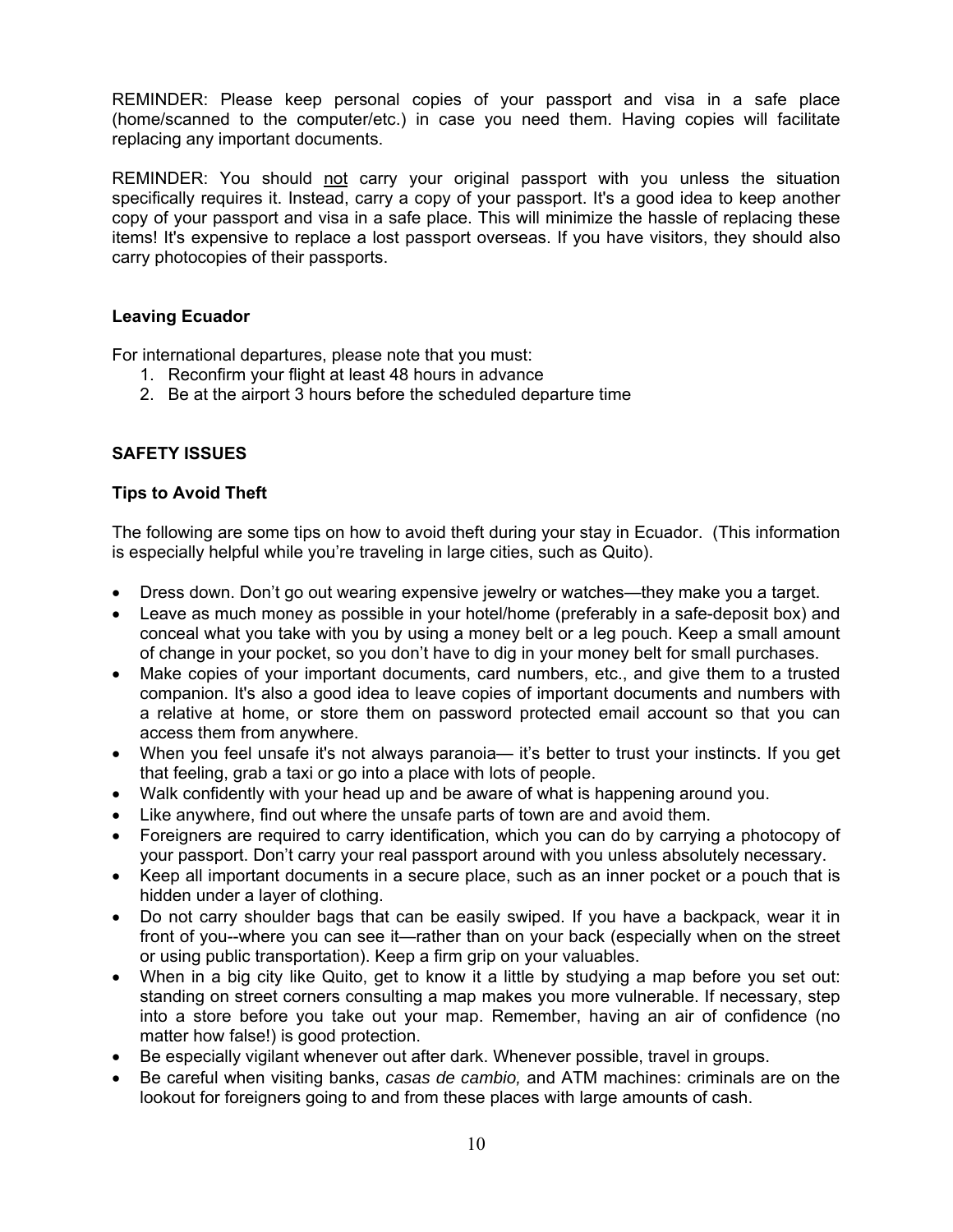- Whenever possible, carry credit cards instead of large sums of cash. You can always cancel your cards but you can't get hard currency back.
- Be wary of people who are too friendly too quickly, or that offer to show you around. Use your judgment and don't worry about appearing rude.

# **Street Smarts**

Like other big cities, there are areas of Quito that you should never visit, and you should always be aware of your surroundings. You need to use common sense and be street smart. Don't take unnecessary risks. **Do not walk or take buses alone at night – especially women.** Please take heed of the warnings from USFQ staff, your host family, or other locals even if they seem overly cautious. It's best to take their advice since you are unfamiliar with the city, the language and the customs.

Do not go into La Carolina Park after dark. **Be very careful in La Mariscal, "la zona," which is the main nightlife area in Quito. Crime has increased in this area recently, and tourists are a common target.** The bus station in Quito is not a good place to hang out at night, or during the day. Limit the length of time you spend there. Do not climb Pichincha, the mountain on the west side of the city, alone or in groups. It's a good idea to move around the city in groups and avoid all parks at and after sunset.

Don't pull your wallet out and start counting your money in public. Wear your money around your neck or your waist, and avoid keeping it in your back pocket. Be careful with your camera. When in the bus, trole, or ecovía, hold your backpack in front of you, not on your back.

Unless traveling with a large group, women should always sit in the backseat of a taxi.

# **If you decide to drink alcohol, please do so moderately. Your chances of being robbed increase proportionately to your level of intoxication.**

# Areas to **AVOID** in Quito:

- El Panecillo
- Mount Pichincha
- Parque La Carolina, Parque El Ejido, Parque La Alameda: dangerous after dusk
- Ipiales and Centro Histórico (Old Town): robbery common
- La Mariscal (Amazonas- "La zona"): bar area with muggings and theft probable
- Bus terminals: watch your belongings
- Low-income neighborhoods in the extreme south and north ends of Quito
- Street parties where there are a lot of people and alcohol
- Crowded marketplaces/crowded streets
- Look-out spots (miradores): Guápulo, Itchimbia

# **Areas to** AVOID **in Ecuador in general:**

- Beaches: Robbery can occur in crowded areas. Sexual assault can occur in deserted areas. Strong currents and undertow are common and not posted. Normally there is no lifeguard on duty. **Especially avoid going to Atacames and Guayaquil.**
- Bus terminals
- Markets
- Deserted parks
- Areas close to the Colombian border (risk of kidnapping)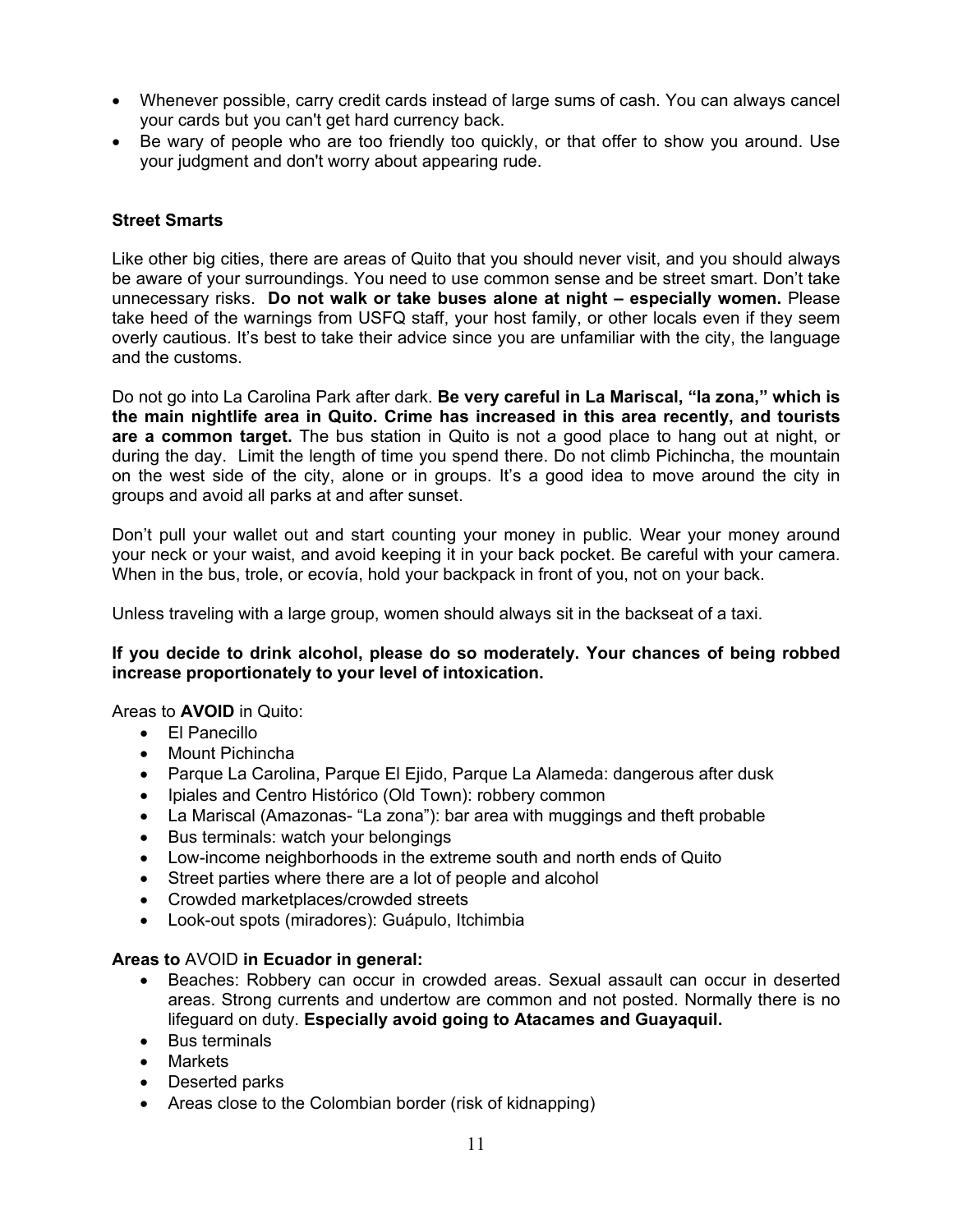## **Physical or Sexual Assault**

If you are assaulted or abused, contact your resident director (if you are through a program that has one) or the USFQ International Programs Office. The purpose of this section is not to scare you or make you feel paranoid, but it is imperative that you remain aware of your surroundings and use your common sense. **Most crime in Ecuador is non-violent with robbery as the motive.** Of course, these types of crimes can become violent unexpectedly, especially if the criminals don't get what they want or meet with unexpected resistance. Because you're from a different country, you will attract attention, some positive, some negative, and you will stand out. At home, it is easier to judge situations, but if the culture is unfamiliar, it can be more difficult to recognize a threat.

**You will greatly improve your chances of safety by not drinking in excess, or using drugs.** Alcohol and drugs will affect your judgment, and make you an easy target for thieves. There have been recent cases in Ecuador where people have accepted a drink, cigarette or food from unknown people or new acquaintances only to later realize that the item was drugged. They wake up to find belongings missing, or evidence of personal/physical assault. Please do not accept things from strangers or recent acquaintances, and **make sure to watch your drink in the bars**. Never leave it unattended!

In the U.S. and Europe, women have considerably more freedom and independence than in many developing countries. At home, you can do things alone, without attracting any special attention, but please do not assume that you can behave that same way in other parts of the world. What is normal behavior at home could be risky or foolhardy in another country.

When travelling in Ecuador, please exercise extreme caution. Do not trust strangers and try to always be part of a group of people you know. Do not favor situations in which you might find yourself alone, without your fellow travelers, even if you are with your "recently met friends."

#### **If you are assaulted, please:**

Get to a safe place as soon as possible. If you don't have any money, take a taxi and ask the driver to wait outside until you can go inside and get money. Call a friend, host family member, your resident director, or USFQ OPI staff member if you need transportation, help dealing with the police, medical exams, or someone just to listen and talk to.

If you have suffered a general physical assault, go to a hospital. In case of sexual assault, it is best to get a medical exam right away, without taking a shower or changing clothes. Both men and women should be sure to request tests for STDs and women should be tested for pregnancy. Morning-after pills are available in Ecuador, but only if prescribed by a doctor. They must be taken within 72 hours after unprotected intercourse.

Go to the police to report the incident. It's a good idea to call your resident director or the USFQ Office of International Programs for help with this process.

Your country's embassy citizen services office can provide assistance as well.

#### **Resources and Organizations**

USFQ – María Gabriela Romo International Student Counselor 2971895 (office) mgromo@usfq.edu.ec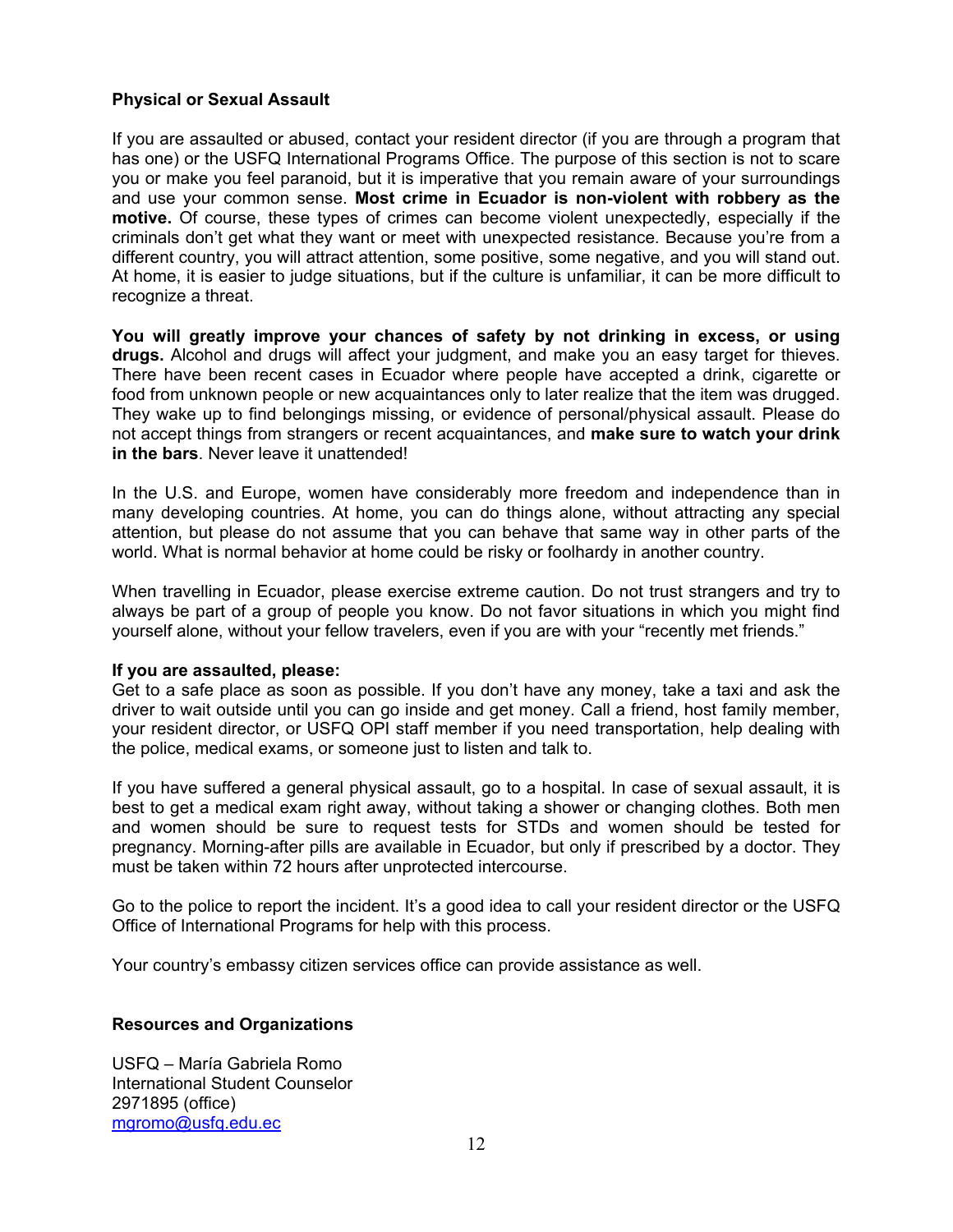CEPAM - Centro Ecuatoriano para la Promoción y Acción de la Mujer Address: Luis Cordero E6-11 y Reina Victoria, Edificio Gabriela Mistral, piso 1 oficina 102 Telephone: 222 4994

Fundación Fabián Ponce- Psychological counseling and legal support Address: Av. 10 de Agosto 1564 y Jorge Washington, Edif. Botar 2 piso Telephone: 23216912 -3217033 – 2522758 – 3214691 - 3215940 Website: http://wwwfundacionfabianponceo.blogspot.com/

Patricia Almeida Brown Address: Av. República 700, Edificio María Victoria Telephone: 2550404 / 2255061

# **Earthquakes**

If an earthquake occurs, you should do the following:

#### When outdoors:

- 1. Move quickly away from buildings, utility poles, and structures. The safest place to be is in the open.
- 2. CAUTION: Always avoid power or utility lines as they may be live.
- 3. If in a moving vehicle, stop in the nearest safe place available preferably an open area away from structures, power lines, and trees. Stop as quickly as safety permits, and stay in the vehicle.

#### When indoors:

- 1. Duck, Cover and Hold. Take cover next the nearest sturdy object such as a desk, or a table. Make sure to hold onto the object since it will probably move during a large earthquake.
- 2. Keep away from and avoid bookshelves, file cabinets, and overhead fixtures.
- 3. Shut off gas and electricity to any equipment being used i.e. hotplate, Bunsen Burner, etc.

Evacuate to: Parking lots and open areas. Watch for downed power lines, and fallen debris. The Office of International Programs and program coordinators will provide additional information about evacuation areas. **Once you are in a safe area communicate your whereabouts and well-being to your program coordinator or the Office of International Programs.**

Plan ahead: Do not store heavy items on high shelves. When possible, locate bookcases and file cabinets away from areas where people normally sit for long periods of time (i.e. desk). Know your evacuation route and evacuation area.

Following an earthquake USFQ authorities will check the exterior of campus facilities for damage and stability. Use due caution and follow procedures.

- 1. Do not go inside if it appears unsafe.
- 2. Beware of loose or dangling electrical wires. Do not touch.
- 3. Check gas appliance connections for signs of gas leaks. Do not light a match.

# **Volcanic Eruptions**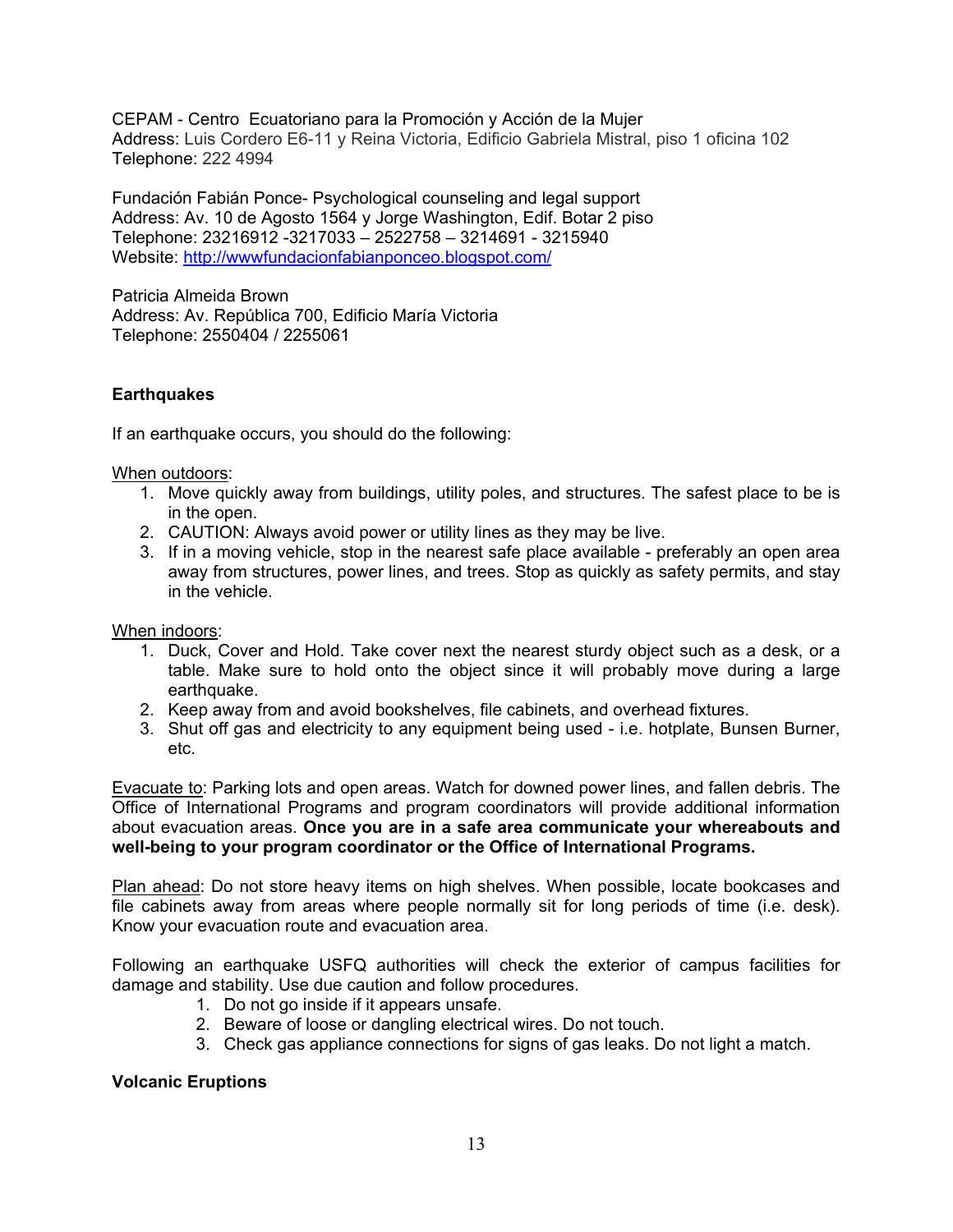Volcanic hazards include gases, lava, landslides, earthquakes and explosive eruptions. In the case of this type of impact, you should do the following:

# Before

- Find out if the USFQ campus is in a danger area
- Prepare to evacuate
- Classes will be dismissed
- Store emergency supplies, food, and water
- Planning of escape routes

# During

- Put on heavy shoes and protective clothing
- Listen to the news for updates on the volcano
- Do not return home until the eruption is declared over and lava flow and fires have stopped
- Prepare to travel on a confirmed route
- **Once you are in a safe area communicate your whereabouts and well-being to your program coordinator or the Office of International Programs**

# After:

- Listen to the news reports for confirmed information and instructions, including location of Red Cross Disaster Stations and shelters
- Use caution when going home. Do not return unless advised by authorities that conditions are safe and roads are clear.
- Avoid volcano damaged areas and lava flow areas

# **HEALTH**

# **Health Insurance**

All international students are required to have insurance in order to be accepted in the program. USFQ does not provide health insurance but students can utilize the clinic services and pay in full at the time of service. Additionally students will need to **keep ALL of their receipts** and present them to their international insurance company for reimbursement. Students are responsible for verifying with the international insurance company if there are specific forms to be signed by the doctor at the time of the visit.

For any medical issue you can always seek the assistance of your program coordinator or the Office of International Programs.

# **Finding a Doctor**

If you get sick while in Ecuador, please let your resident director or USFQ OPI staff member and your host family (if applicable) know. The Office of International Programs, your program resident director and your host family are all sources of information and can refer you to a doctor. Included in this booklet is a list of recommended physicians and health facilities in Quito.

# **Altitude**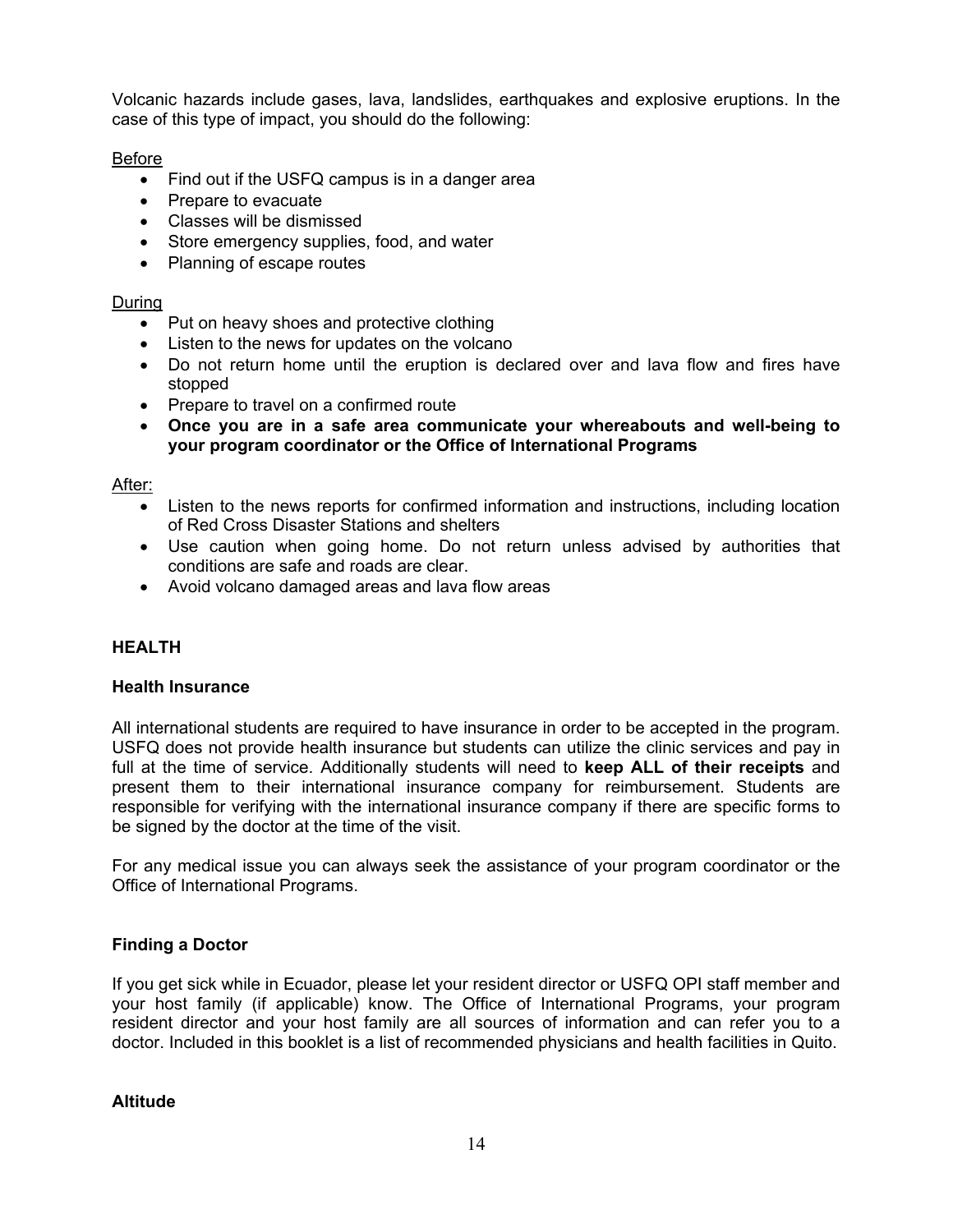You will arrive in Ecuador's capital city, Quito, which has an altitude of 2,850m (9,350 feet) above sea level. At this altitude even healthy, athletic people may become ill. Once you have adjusted to the altitude, you should feel the same as you do at lower elevations. However, upon arrival, some individuals experience an increased rate of breathing, a faster, pounding heart rate, headache, lightheadedness, nausea, vomiting, loss of appetite, and/or temporary sleep disorder. These sensations are normal and will disappear as you acclimatize.

When traveling to high altitudes, you should rest the first 12-24 hours in order to adjust to the lowered oxygen content in the air. If you are prone to acute mountain sickness, you may also want to consult your physician about obtaining some acetazolamide (such as Diamox). **NOTE:** This medicine is contra-indicated for those allergic to sulfa drugs and that you should discuss taking such medicines with your physician.

#### **Important Notes**

**Drink lots of water**: Dehydration naturally occurs at high altitudes because the air is thinner and dryer. For this reason, the human body loses water in larger amounts. To prevent headaches and lightheadedness, increase your fluid intake by at least two glasses of liquid per day. The liquids can be juices, soft drinks, broth or water. If you're physically very active, it's recommended you drink 12-13 cups of fluids per day to compensate!

**Be careful with alcohol and sedatives**: Alcohol and sedatives may have a greater effect at high altitudes.

**Eat light at first**: The first few days in the altitude you should eat less in order to allow the stomach to adjust to the reduction in oxygen. Avoid alcoholic beverages and caffeine.

**Carbs are good**: Carbohydrates can help to relieve altitude symptoms. Foods high in starch (pastas, potatoes) and non-chocolate candies are good sources of carbohydrates.

**Build up gradually to regular physical activity**: Exercise and activities should be limited the first week or so in the altitude. When acclimatization has occurred, the individual should begin exercise slowly, not at the same rate as at lower elevations.

**Wear sunscreen** (minimum SPF15)! Because of the altitude, you are at greater risk of sun and ultraviolet exposure, which will increase the possibility of sunburn and skin damage.

#### **Water Safety**

Never swim, snorkel or dive alone. Always go with at least one other person, and always advise a staff member of where you will be. Strong currents and undertow are common and are not posted. Normally there is no lifeguard on duty. BE SAFE!

#### **Dog Bites**

You will notice many street dogs in Ecuador. If at any time during your stay you are bitten by a dog, contact a USFQ staff member immediately. If you are bitten, you must get a rabies vaccination right away, unless you can prove that the dog has been vaccinated.

#### **Sexual Health**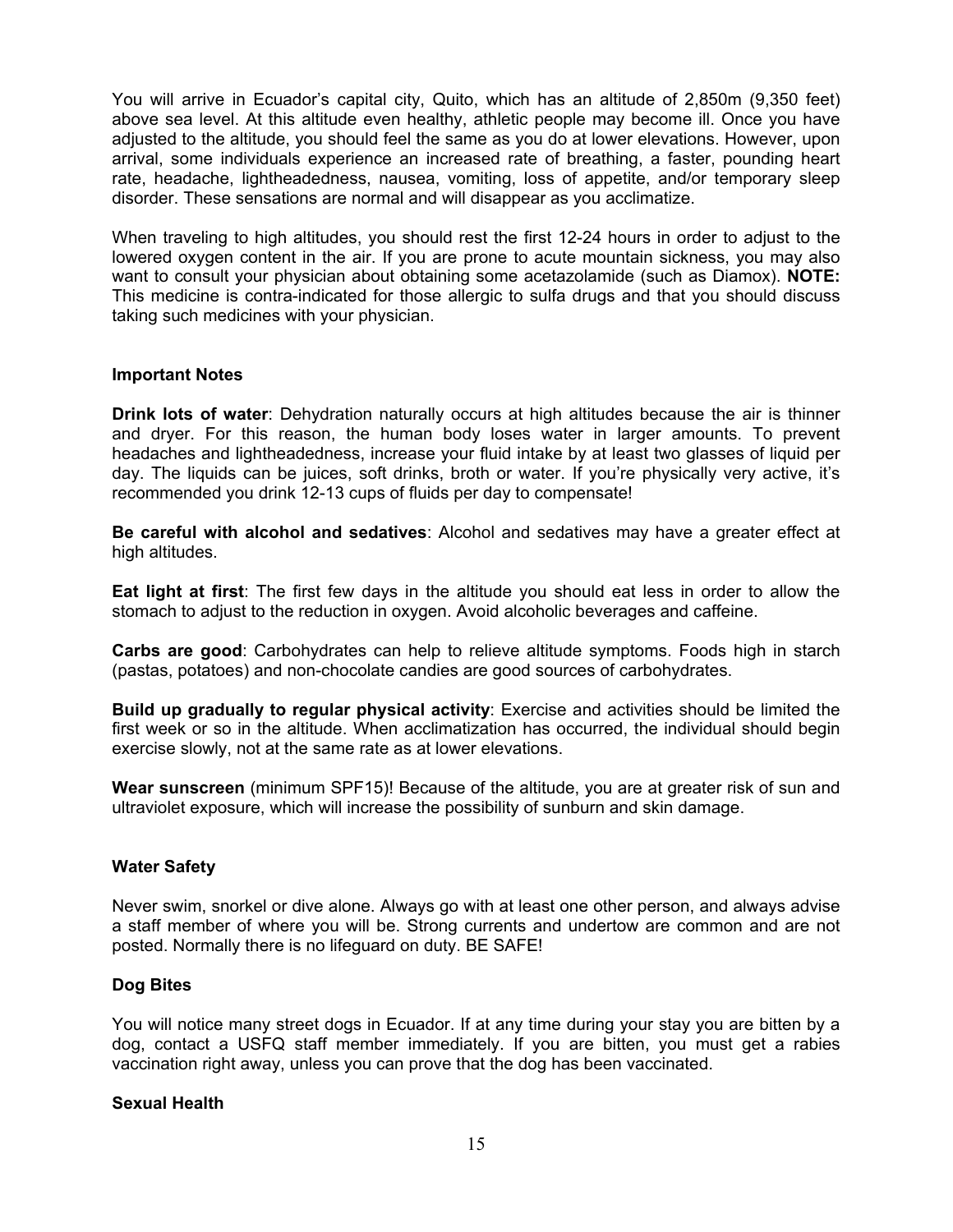As you know, the HIV virus and all other sexually-transmitted diseases are prevalent around the world. Students are strongly encouraged to take the proper precautions regarding sexual activity during their study abroad program. If you have sex, PLEASE DO SO SAFELY!

# **Diarrhea**

Because of the changes in food and water, it is not uncommon for students to experience diarrhea and other stomach ailments while in Ecuador. You will need to watch what you eat and drink during your stay. Do not just eat what your Ecuadorian friends are eating. Their systems have adapted to bacteria here that will be new to your system. You can expect a certain amount of stomach discomfort and may experience cramps, nausea, vomiting and diarrhea. Don't be too alarmed or embarrassed by this; it is normal and you will eventually adjust.

If the diarrhea is severe and lasts for a few days, you could become dehydrated. This is only exacerbated by the altitude in Quito, so be sure to drink at least 3 liters of clear liquid a day. Gatorade, Tesalia Sport, Pedialyte or water with a little sugar and salt are good ideas. Avoid caffeine and milk-based products. A common suggestion to help deal with traveler's diarrhea is the B.R.A.T diet: (B: bananas, R: rice, A: apple sauce, T: toast).

If the conditions last for more than 3 days, or if you have blood in your stool, severe abdominal pain and/or a high fever, advise your resident director, USFQ OPI staff member and your host family (if applicable) immediately for medical assistance.

# **Prescriptions**

If you take daily prescriptions, please bring enough to cover your time in Ecuador. Mailing prescriptions is costly and not very reliable. Many prescriptions sold in the U.S. are not sold in Ecuador, so please don't count on finding the medicine you need here.

In addition, if you become ill in Ecuador and need medicine, you do not need a prescription for most medicines here. However, please note that when you go to a pharmacy, you are likely not talking to a trained pharmacist. If you are given a medicine for a cold or other ailment, please google it before you take it to make sure it is 1) appropriate for your illness, i.e. not an antibiotic for a virus, and 2) that you are not allergic to any of its components. In general, just be careful when taking new medicines and know your health is ultimately your responsibility.

#### **Malaria, Zika, Chikungunya**

Malaria is found in Ecuador at altitudes below 1,500 meters and Zika and Chikungunya below 2200 meters. While it is not a problem in Quito you should take precautions if you plan on traveling outside of Quito to areas below this altitude, especially to the coast or rain forest. Larium is the drug that the Center for Disease Control and Prevention recommends.

- You greatly increase your chances of safety by taking these steps when in high-risk areas:
- Wear long sleeves and long pants.
- Avoid sheer fabrics, sandals, shiny jewelry and perfume.
- Use an insect repellent with at least 30% DEET on your skin.
- Stay inside at dawn, dusk and after dark.
- Visit rural and low-lying areas during the day.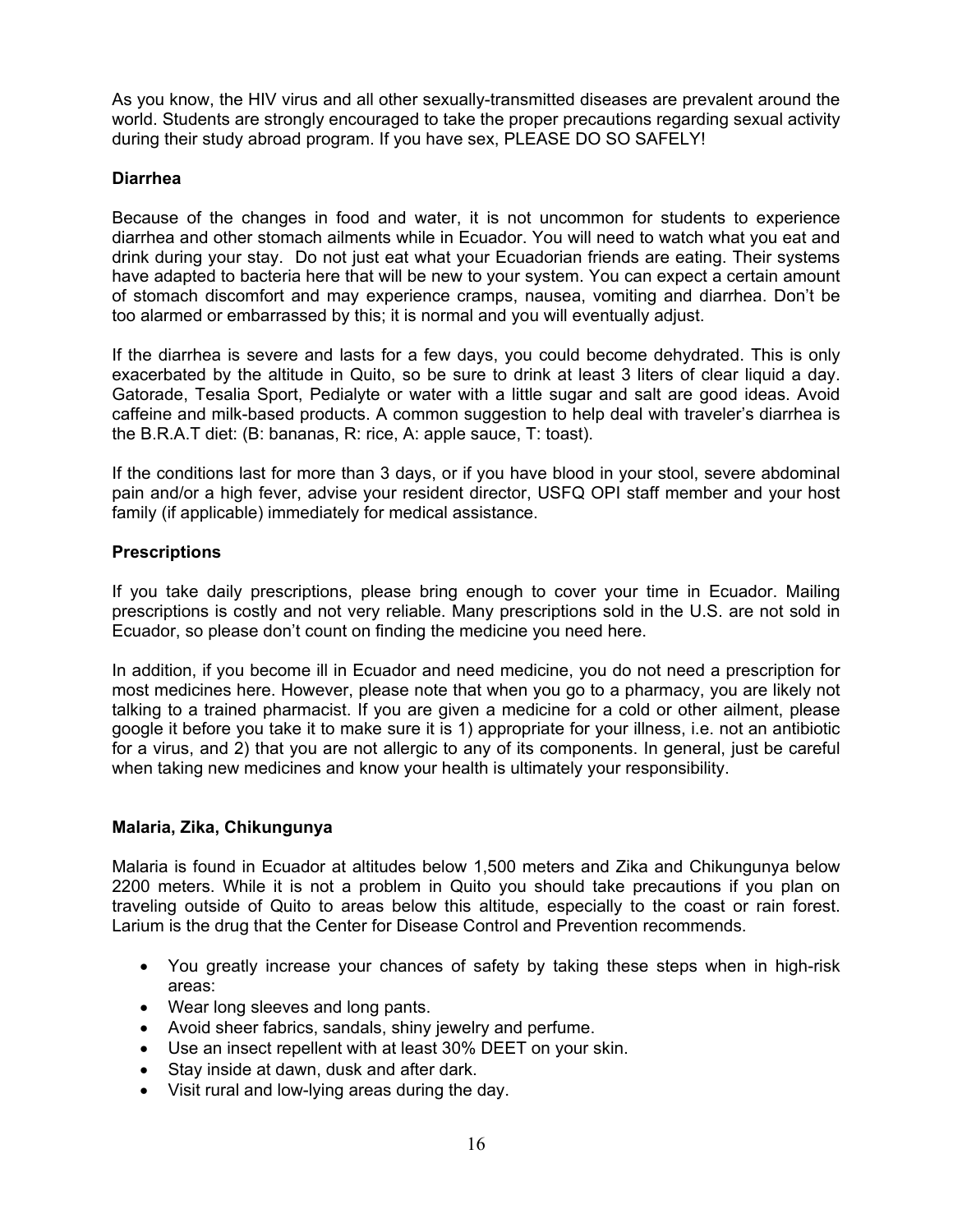- If you will be visiting an area where there is risk for malaria, take your malaria prevention medication before, during, and after travel, as directed.
- If you experience flu-like symptoms while in a malarial area, contact a physician immediately.

For more information check this link: http://www.cdc.gov

# **Food and Water**

To stay healthy and avoid getting sick:

- Wash hands frequently with soap and water.
- Drink only bottled or boiled water, or carbonated (bubbly) drinks in cans or bottles.
- Avoid tap water, fountain drinks, and ice cubes.
- Avoid juice in restaurants that might not be made with purified water
- To purify tap water, boil it for AT LEAST 2 minutes at a constant, rolling boil.
- Use safe water for brushing your teeth and taking medications.
- Eat only thoroughly cooked food or fruits and vegetables you have peeled yourself.
- Avoid all raw or undercooked fish, shellfish and meat.
- Remember: boil it, cook it, peel it, OR FORGET IT.
- Don't eat food purchased from street vendors.
- Don't eat dairy products unless you know they have been pasteurized.

#### **Heat and Sun Exposure**

It usually takes several weeks to adjust to the heat and humidity. (Note: In Quito you will experience dry heat because of the high altitude. For students traveling to the Amazon and the Galápagos, you will experience high levels of heat and humidity.) During this time, one should reduce the amount of strenuous exercise performed and gradually build back up to one's former level of exercise. If possible, try to schedule exercise during cooler parts of the day and drink plenty of water before, during and after exercising.

Sun exposure causes not only a tan, but ultimately may result in sun-damaged skin or even skin cancer. The period of time between 10 AM and 3 PM is when tanning (and skin cancer causing) ultraviolet light is strongest. If you can, cover your skin and wear a hat with a brim. In addition, applying sunscreen with a minimum SPF factor of 15 will provide additional benefit. Sunscreens may need to be applied repeatedly when swimming or exercising. If you tan easily at home, please still take extreme precaution when sunbathing in Ecuador. Because we are on the equator, the sun is much more direct and can quickly and easily burn your skin.

# **Eye Irritation**

The dryness combined with altitude sometimes makes contact lenses uncomfortable or difficult to wear in Quito. If you wear contact lenses, we recommend that you use rewetting drops to sooth dry/irritated eyes.

The intensity of ultra-violet rays on the eyes can also cause discomfort. It is wise to wear quality sunglasses anytime you are in the sunlight for long periods of time.

#### **Do not take unnecessary risks with your health!!!**

Many foreign embassies have a list of excellent multilingual doctors. If you visit an embassy recommended doctor, expect primary care equal to what you would receive at home. However,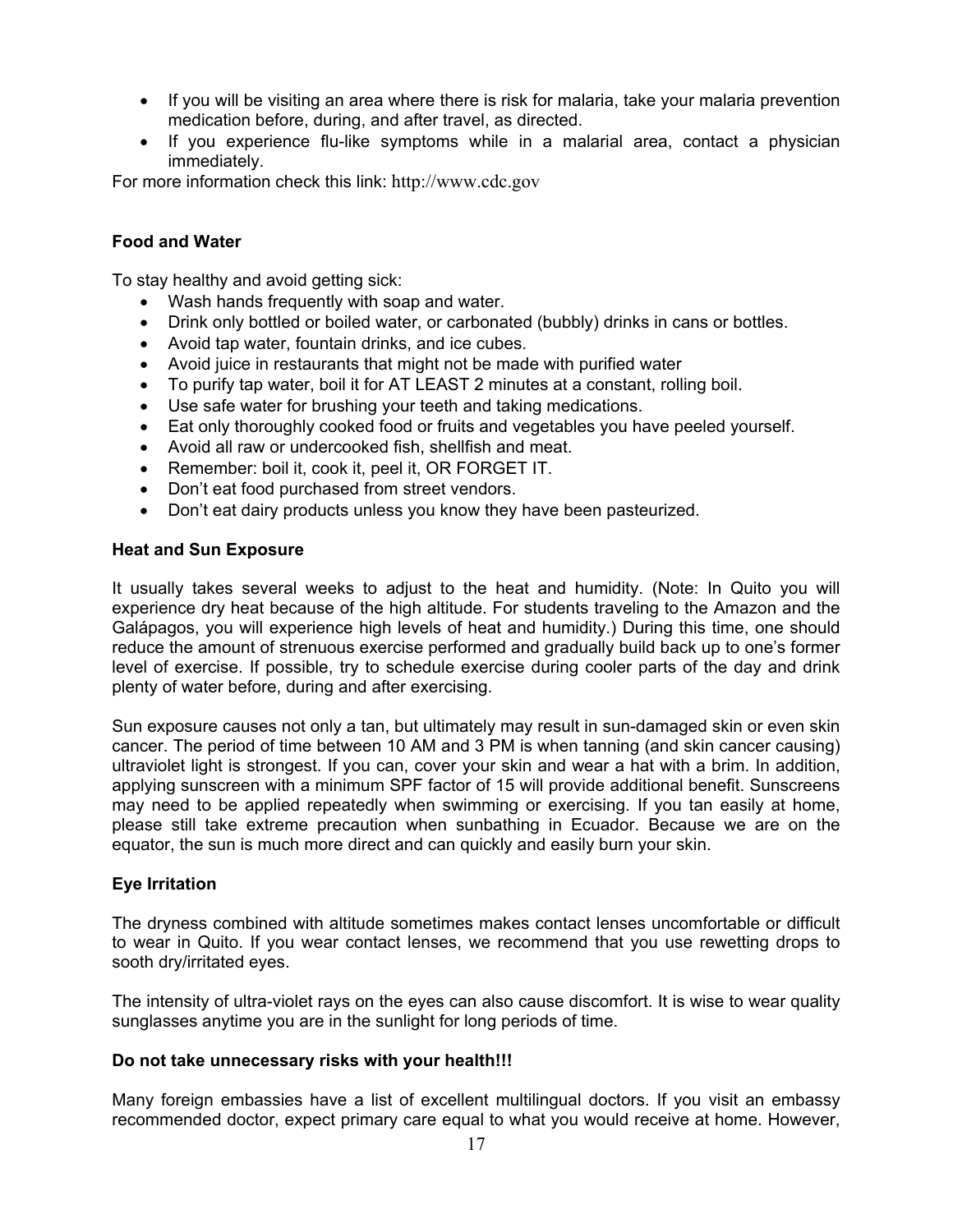if you are unable to see an embassy recommended doctor or medical professional, be aware that the care you receive can vary from excellent to incompetent, especially in small towns.

# **List of Doctors (Quito)**

The following doctors have worked with USFQ international students in the past:

## **Family Doctor / Internal Medicine**

Dr. John Rosemberg / Dr. Edmundo Torres 096007057 (Both Speak English) Address: Foch 476 y Almagro - Medcenter Telephone: 2521104 / 0999408358 / 0999739734 E-mail: jrd@pi.pro.ec

Dr. Alvaro Dávalos. (Tropical Medicine) Address: Av. Mariana de Jesús y Occidental. Edificio Meditropoli, across from Hospital Metropolitano / Of. 2021 Telephone: 2922185 E-mail: adavalos@pi.pro.ec

# **Allergist**

Dr. Gualberto Arias Address: Av. Mariana de Jesús y Occidental. Centro Médico Meditrópoli,4to. Piso, Of. 415 Telephone: 2260555 Email: gariass@hmetro.med.ec

# **Dentists**

USFQ`s Dental Clinic / Telephone: 2971945

Dr. Gerzon Cabezas (Orthodontist) Address: Moreno Bellido 217 y Amazonas Telephone: 2525518 / 2501500

#### **Dermatologists**

Dr. Oswaldo Viteri Address: Av. Mariana de Jesús y Occidental. Centro Médico Meditrópoli, Of. 410 Telephone: 2271911 / 2437307

Dr. Víctor Hugo Moncayo Address: Av. Mariana de Jesús y Occidental. Centro Médico Metropolitano, Of. 310 Telephone: 2468672 / 2463361 / 0999724083

Dr. César Augusto Sandoval Address: Av. Mariana de Jesús y Occidental. Centro Médico Metropolitano Edificio Meditrópoli: Of. 617 Telephone: 2260563 / 2269092 / 0992081264

# **Ear, Nose and Throat**

Dr. Rodrigo Albán Address: Calle A No.19 y Mariana de Jesús. Centro de Diagnóstico ORL Telephone: 2250500 / 2462753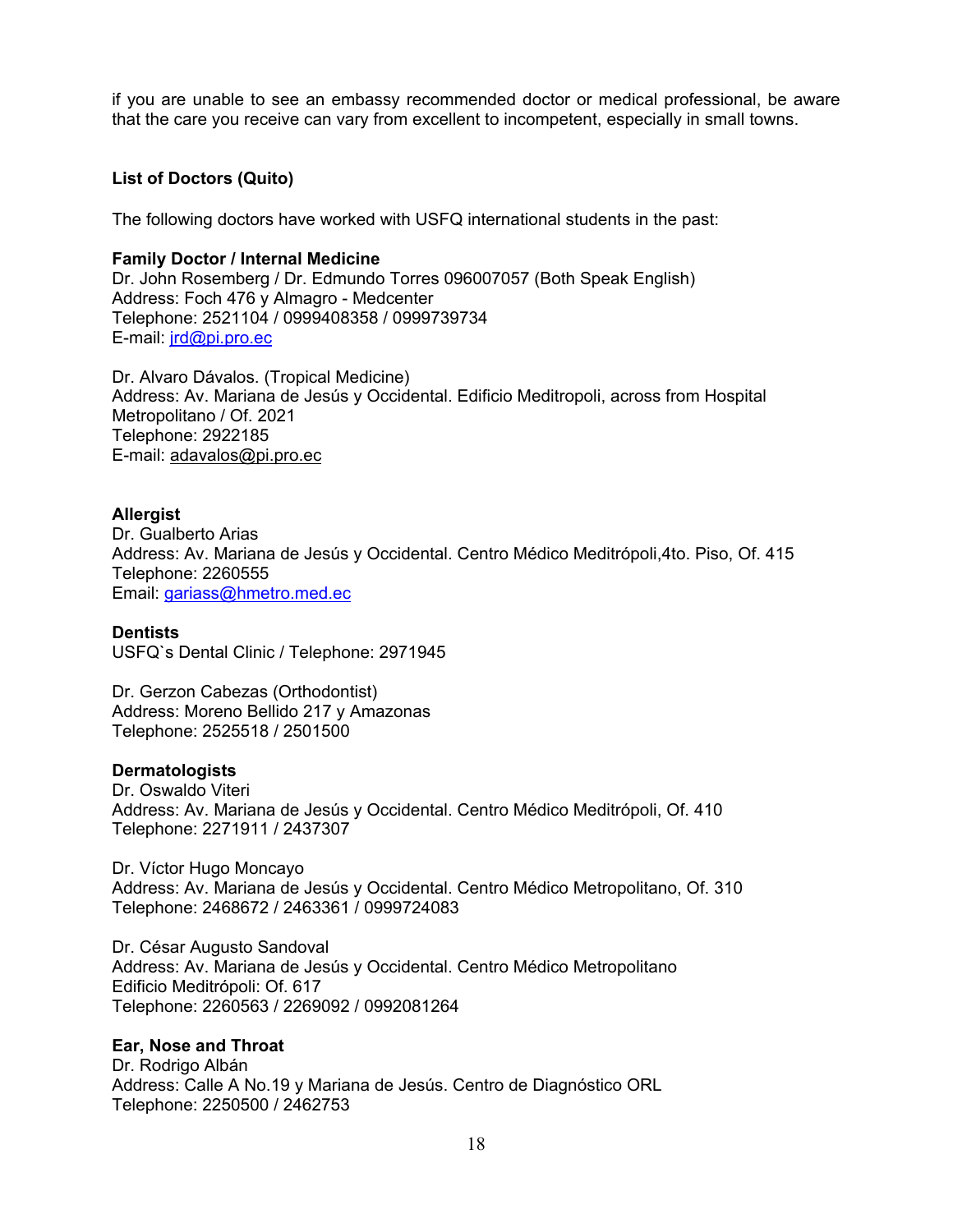Dr. Ramiro Yépez H. Address: Av. Mariana de Jesús y Occidental .Hospital Metropolitano, C1, Consultorio 24 Telephone: 2251950 / 2459547

#### **Gynecologists and Obstetricians**

Dr. César Argüello Address: Vicente Cárdenas 286 y Amazonas Telephone: 2253718 / 2267573

#### **Urologist**

Dr. Oscar Gilbert Address: Suiza 209 y Eloy Alfaro. Clínica de Urología Telephone: 2456456

Dr. Milton Paz y Miño Address: Av.6 de Diciembre y Colón, Edif. Antares 8vo. Piso, Oficina 805 Telephone: 2238815 / 0999492564

#### **Surgery**

Dr. Gastón Guerra Plaza (Speaks English) Cirugía General / Cirugía Oncológica / Laparoscópica Address: Hospital de los Valles, Consultorio #314 Telephone: 2378890 / 0999444661 Website: gastongg1@yahoo.com

**Laboratories**  Clínica USFQ – Telephone: 2971912/13

# **Hospitals**

Hospital de los Valles (Cumbayá) Address: Av. Interoceánica Km 12 ½-Cumbaya Telephone: 2977900 EMERGENCY: 2977911 Website: http://www.hospitaldelosvalles.com/

Hospital Metropolitano Address: Av. Mariana de Jesús y Occidental Telephone: 3998000 Talk Free Numbers: 1800 hmetro (463876) Website: www.hospitalmetropolitano.org/

Hospital Vozandes Address: Villalengua Oe2-37 y 10 de Agosto Telephone: 2262142 EMERGENCY: EXT: 3051 Website: http://www.hospitalvozandes.org/

Clínica Pasteur Address: Av. Eloy Alfaro N29-248 e Italia. Telephone: 2992400 EMERGENCY EXT: 220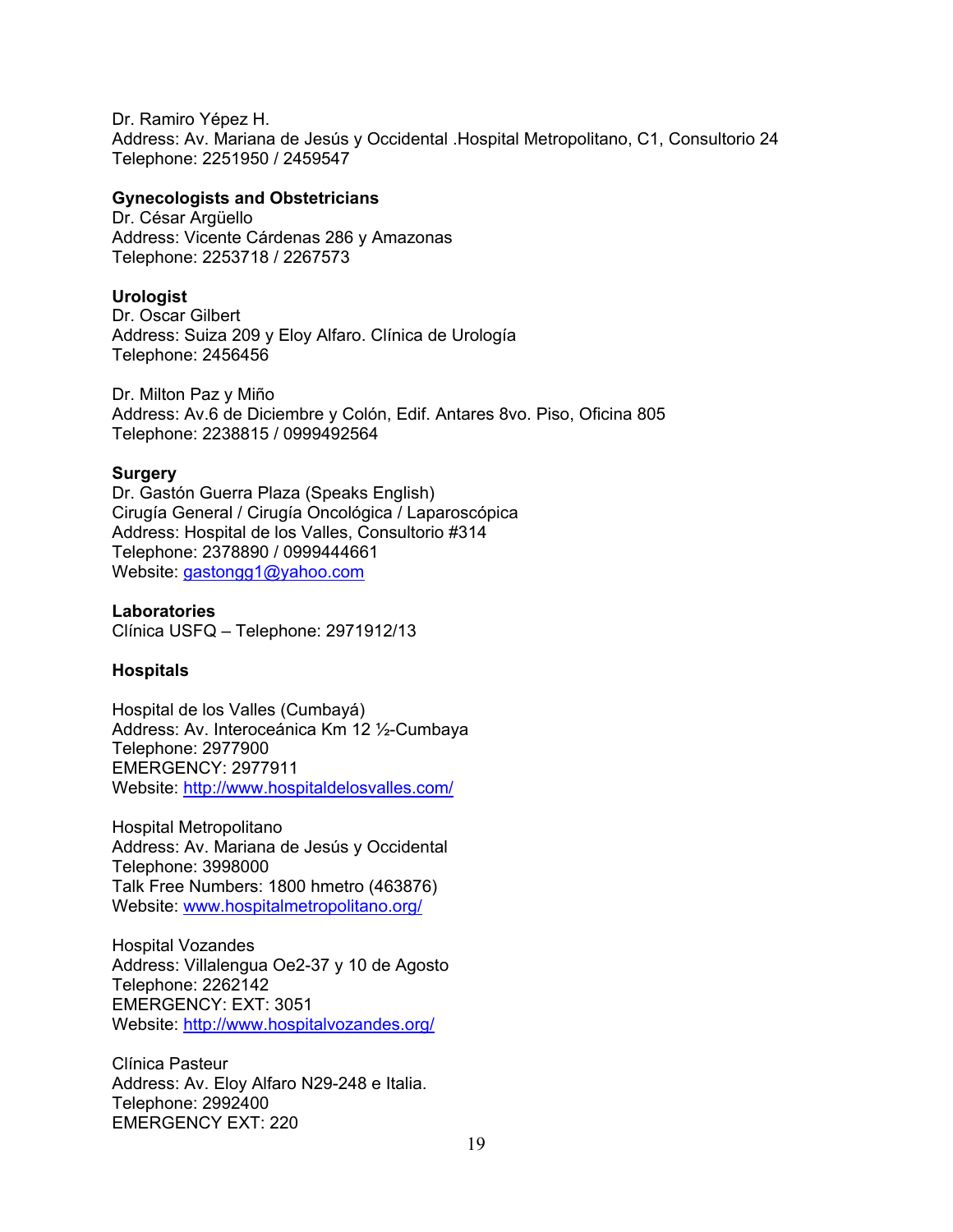Hospital de Clinicas Pichincha Address: Páez No. 22 - 160 (entre Ramirez Dávalos y Veintemilla) Telephone: 2998 / 2562 - 296 / 2562 - 410 Website: http://www.hcp.com.ec/

#### **COMMUNICATIONS**

#### **USFQ Cell Phone Plan**

All international students at USFQ have the option to receive an Ecuadorian cell phone SIM card with a monthly plan at no additional cost. The plan is through the provider Claro, and provides up to \$10 worth of voice calls, 400 text messages per month for the duration of the semester and unlimited whatsap, twiter and facebook. Students can additionally opt to purchase a basic model cell phone through Claro for a fee (approximately \$60). **Students wishing to participate in this plan must complete the electronic form with the Office of International Programs by the specified deadline.** The SIM cards (and phones) will be distributed on campus during the first few days of your arrival to Ecuador. Participation is voluntary, however students who do not opt to participate in the plan will not receive a fee reduction.

#### **Phone Calls**

Telephone service is very expensive in Ecuador. Placing an international call through a local operator costs up to three times the amount it would cost with a calling card. If you don't have access to a calling card, you can use an Andinatel office (cabina telefonica) or an internet cafe to place your call (available throughout Quito).

When using a land line, there is a charge for each local call, which is especially high when calling cellular phones. Talk with your host family about the use of the telephone. Some families may have blocked calls to cellular phones.

NOTE: The most economical way to make an international call from Quito is in an internet café, where the average cost is \$0.10 cents/minute to call the U.S. or Canada.

AT&T operator: 999-119 MCI operator: 999-170 SPRINT operator: 999-171 National operator: 116

International Calls to Ecuador To call Quito, Ecuador: 593 (country code) + 2 (regional code) +7-digit phone number

To call a cell phone in Ecuador: 593 (country code)  $+9 + 8$ -digit phone number

To make calls from public phones, you will need a phone card. Movistar and Claro are the most widespread. Phone cards may be purchased in Movistar or Claro agencies, as well as in many pharmacies or other small stores in denominations as low as \$3. To make a call from a public phone, you must first dial the city code (02 for Quito, 05 for Galapagos) and then the number. To dial a cell phone, you must first dial 09 and then the 8-digit number.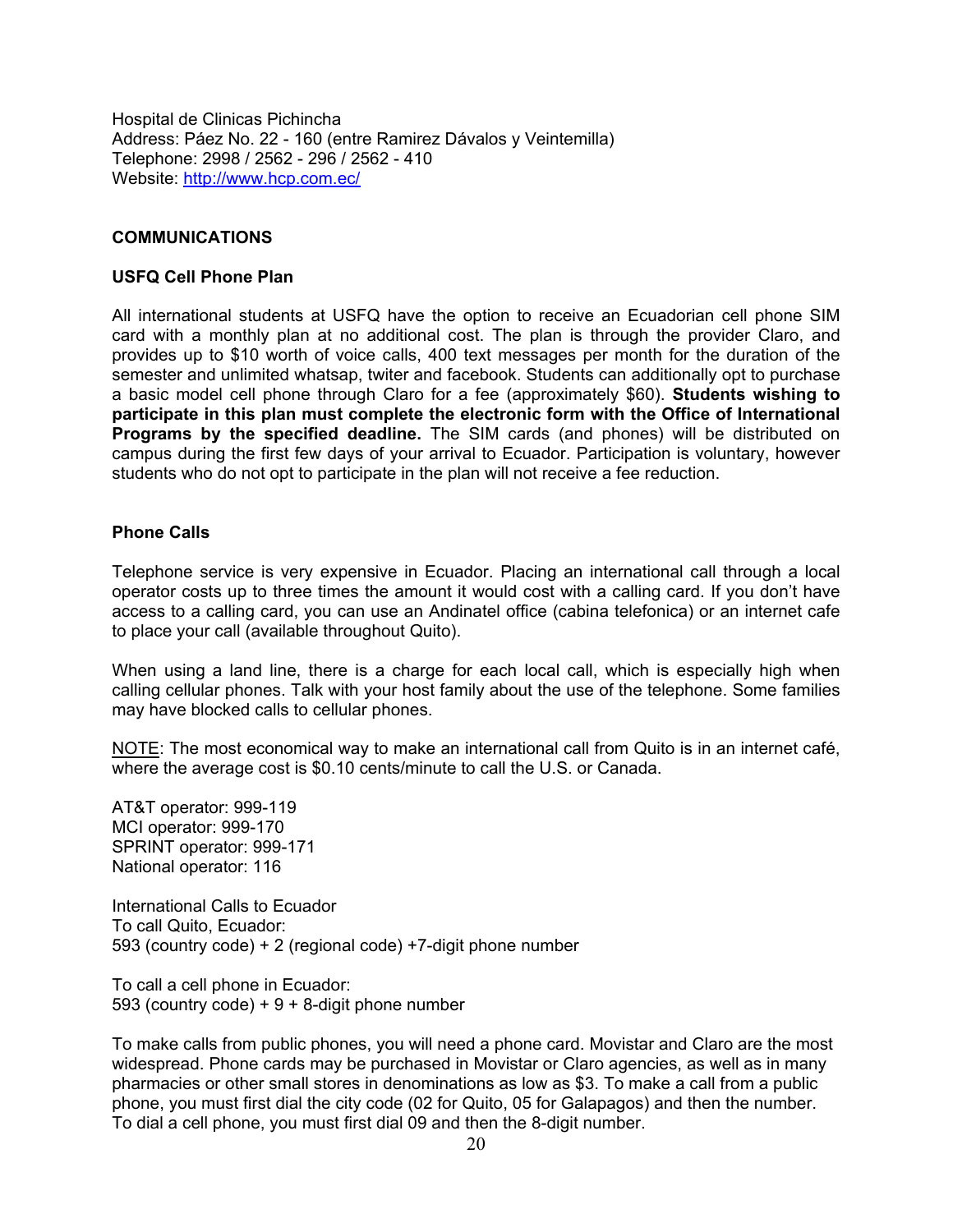# **Email**

The reliability of communication by email is good, but not at the same level of convenience you may be accustomed to. Please be patient! There are many internet cafes in Quito.

USFQ's computer labs are located in DaVinci, Einstein, Eugenio Espejo, Newton, and Maxwell. D301(PC),E200(PC),E202(MAC),E203(PC),E400(PC),E401(PC),EE300,N14(PC),N218(PC),M3 12(PC). The computers are connected to the Internet, except for E200 (PC). There are no printers in our computer labs, but you can take your work on an USB flash memory to the Xerox Center to get it printed, or use the printers at internet cafés. You may make photocopies on campus at the Xerox Center or the second floor of the library. There are some other copy centers outside of campus.

If you brought your laptop, the USFQ campus has wireless service almost everywhere. You need to have your computer activated at one of the IT offices in the Einstein building (2nd or 3d floor next to the computer labs, or 3rd floor at the IT main offices) during the scheduled hours. International students can also connect to USFQ WiFi on their smartphones. This option is ONLY available to international students, not to the national Ecuadorian students. You will need to have this service enabled on your phone at the Office of International Programs.

Stop by the OPI if you have problems finding the USFQ IT offices.

# **Postal Mail**

Post Offices in Quito

- Reina Victoria and Colón (Edificio Torres de Almagro): Mon Fri 8:00–18: Sat 8:00–  $12:00$
- Airport Mariscal Sucre (National Departures): Mon Fri 8:00-13:00//14:00-17:00 Sat 8:00  $-12:00$
- Japón N36-153 and Naciones Unidas: Mon-Fri 8:00-18:00 Sat: 8:00-12:00
- La Esquina, Cumbayá, around the corner and down the hill from USFQ
- Eloy Alfaro 354 and 9 de Octubre: Mon-Fri 8:00-18:00 Sat 8:00-12:00
- Centro Comercial Naciones Unidas, local 58

Your host family can advise you of the post office closest to your home

For more information visit: http://www.correosdelecuador.com.ec/

#### **Air Courier Services**

- **DHL** Av. República and Diego de Almagro (2485100), Av. Eloy Alfaro and de Los Juncos (2485100) In CCI (Naciones Unidas y Amazonas) and in Villa Cumbayá (right in front of the campus: Telephone: 2893777)
- **FEDEX** Quicentro Shopping, (3er floor) Tomás de Berlanga 339 (between Shyris and 6 de diciembre) (Telephone: 6017800)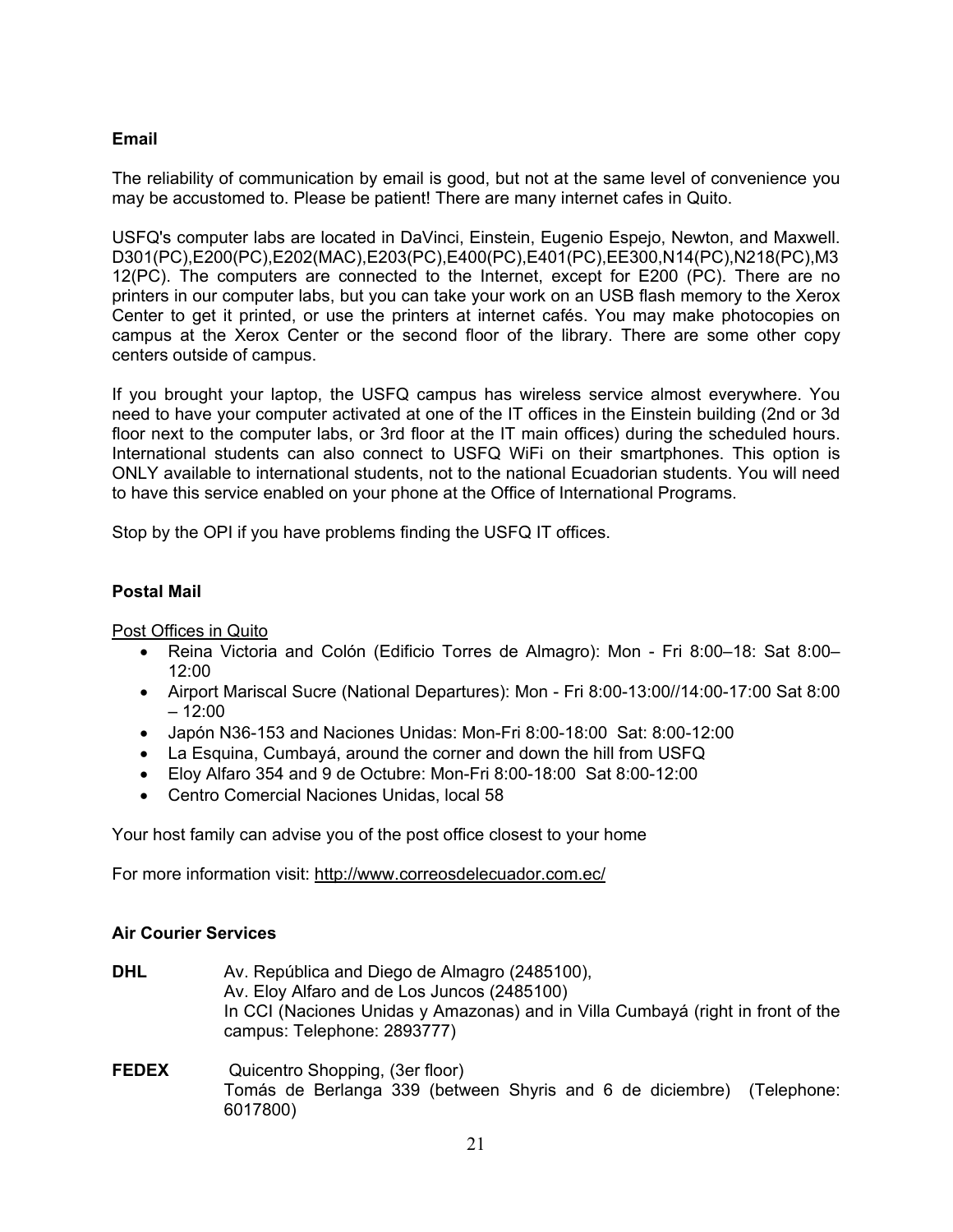#### **UPS** Tomás de Berlanga 473 and Av. de los Shyris (Telephone: 2445717)

Be patient with the Ecuadorian postal system. It may not be as fast as the one you are used to. If you have packages sent to you from home, please advise your family to put no commercial value on the customs form, or at least the lowest possible value, as doing so will require you to pay a an additional fee upon receipt, which is rather expensive. Customs procedures are also much easier if the package is sent by air and not by sea.

#### **Mailing Address: USFQ OPI**

This is the address that should be used to receive mail:

YOUR NAME / YOUR PROGRAM c/o Programas Internacionales Universidad San Francisco de Quito Diego de Robles S/N y Pampite-Cumbayá P.O. Box 17-12-841 Quito-Ecuador Teléfonos: PBX (593) 2 2971700

# **CULTURAL NOTES AND INFORMATION**

#### **Introduction to Ecuador**

With its relatively small territory (283,561 sq. km/ 98.985 sq. miles), Ecuador has the greatest biodiversity per area in the world. According to a study carried out by Conservation International, Ecuador is ranked among the 17 "mega diverse" countries, which also include the United States, China, Australia, Brazil and México. With 9.2 species per km2, it ranks first place in the world in terms of diversity of species per area.

The richness of this country lies in its diversity, both natural and cultural. Ecuador has four diverse and rich regions: the Amazon rainforest, the Coast Region, the Andean highlands and the Galápagos-archipelago. These four regions are subdivided into 24 provinces. Besides its exuberant biodiversity, Ecuador embraces an impressive variety of ethnic groups, including some "untouched" communities, which still preserve traditional values and cultural expressions from ancient times.

#### **Basic Facts**

Official Name: Republic of Ecuador Independence Day: August 10, 1809 Type of government: Democratic Republic President: Rafael Correa Area: 283,561sq. Kilometers Population: 15,223,680 (July 2011 est.) Capital City: Quito (population 2.2 million) Main cities: Guayaquil, Quito and Cuenca Official languages: Spanish (official), indigenous (Quechua, Shuar) Religions: Roman Catholic 95%, other 5%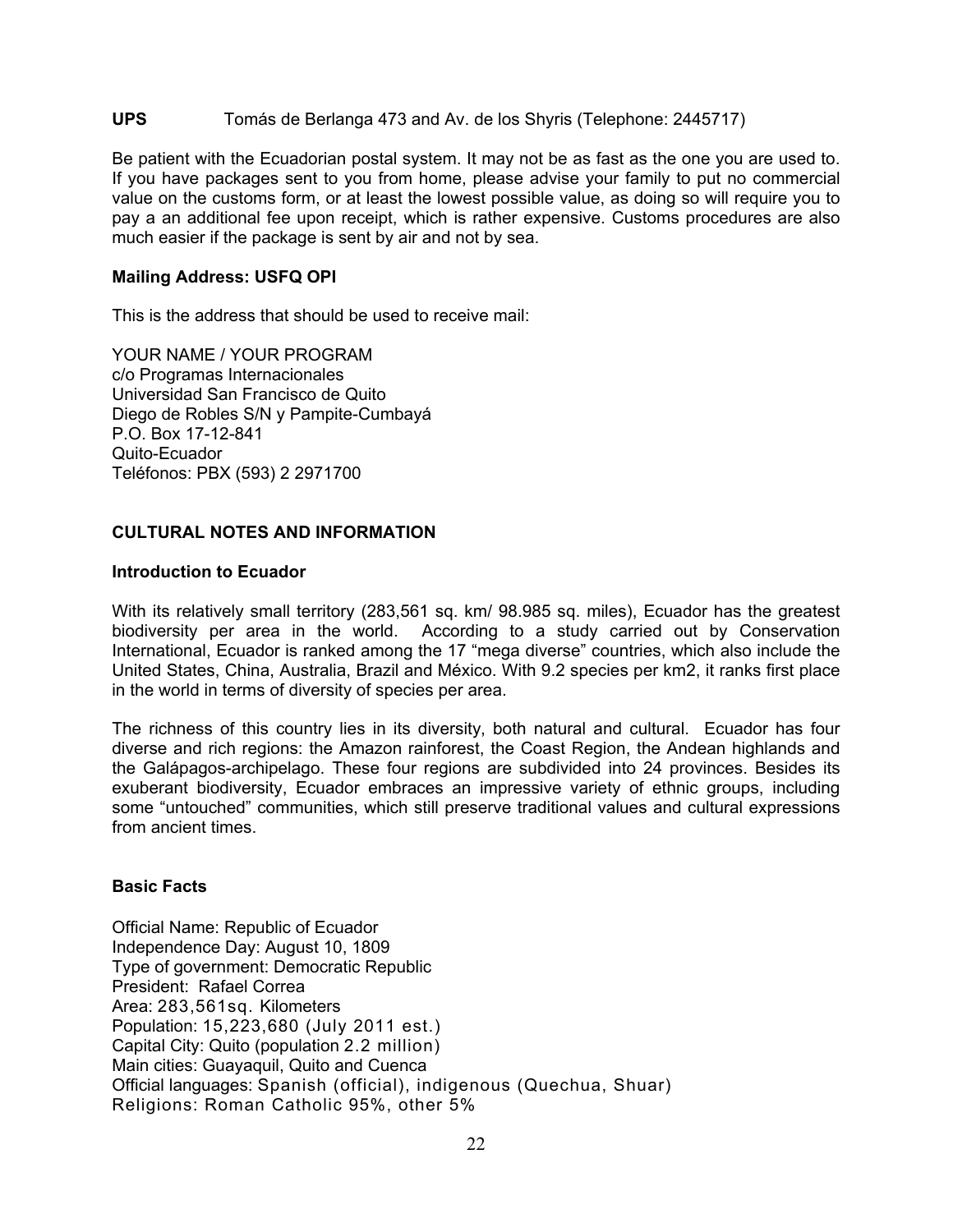Culture shock is a real part of traveling abroad, and you can expect to experience it to a certain degree while you are in Ecuador. While culture shock affects everyone, it affects different people in different ways. You may have a mild case of it, while your friends experience more extreme symptoms, or vice versa. Culture shock can last for a while, or only a brief period of time.

According to Kalvero Oberg, one of culture shock's earliest researchers, "when an individual enters a strange culture, all or most familiar cues are removed. He or she is like a fish out of water. No matter how broad-minded or full of goodwill s/he may be, a series of props have been knocked out from under him/her."

Since you'll have to re-learn many basic things like how to greet people, what to say to them, how to purchase things, when and how much to tip and how to ride the bus, for example, be aware that this relearning will affect you. You may experience discomfort, irritability, bitterness, resentment, homesickness and/or depression (Robert Kohls).

So, even though you know you're in a different culture, you may have subconscious expectations that things will be like they are at home. When you realize that things and people here are different, you may experience some of the symptoms listed above. Some suggestions are:

- Expect change and difference. Remind yourself to keep an open mind. Avoid overreacting to things just because they are different by telling yourself you can learn from these experiences. Keep your sense of humor. Understand that tasks that are simple at home will make you feel like a 4 year old in other countries.
- Take care of your health! Eat; drink plenty of water and sleep! Speaking in another language can be very tiring.
- Understand that some of your feelings are symptoms of culture shock, and do something constructive to better cope with them.
- Keep your expectations reasonable and be realistic about yourself and your abilities. Relax and enjoy your stay here. Remember that you will not learn Spanish in one, two or three weeks. Realize that you will have good days and bad days, just like you do at home.
- Remind yourself of the reasons you came to Ecuador.
- Be patient with yourself and others. You will not understand how things work all the time, so accept that and go with the flow.
- Try not to compare Ecuador with your home country. That can lead to negative comparisons when in reality, it's just different, not better or worse.
- Talk to your resident director, a USFQ OPI staff member, your host family, or among your circle of friends. Remember that we are all here to help you!

# **GUIDELINES FOR LIFE IN ECUADOR**

# **Language**

Use the "usted" form with older people, "tú" with people your own age or younger. Follow the lead of the person with whom you are speaking.

Don't be surprised if women give each other "pecks on the cheek" even if they are meeting for the first time.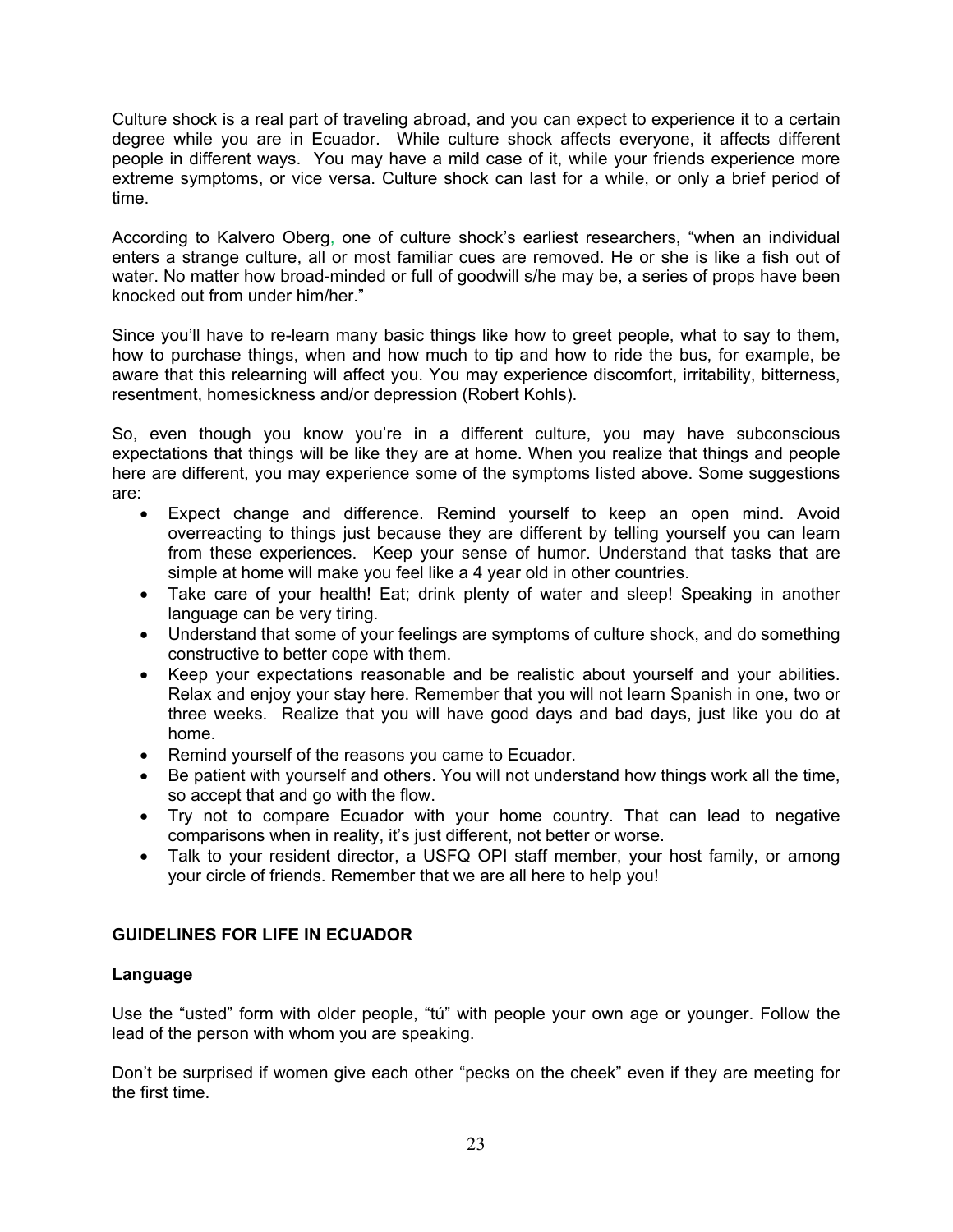If you are male, shake hands with new acquaintances. If you have become friends, embraces and pounding on the back are common. The best advice is to follow the example of the person you are greeting.

Go through the greeting ritual when family and friends come to visit even if you are up in your room—make a point of coming down to greet them.

It is often customary to stand up then kiss or shake hands to greet someone who walks into the room.

Show respect/deference to older people (who will usually do most of the talking). If you are not drawn into the conversation you may excuse yourself after 5-10 minutes of being present.

"Buenos dias", "buenas tardes", "buenas noches": these terms of courtesy are used frequently in Ecuador when entering a room, taxi, office, or retiring to bed. Greetings upon entering a room are very important. "Hasta luego" is used when leaving a room, taxi, office, etc…

#### **Appearance**

Expect to dress up for invitations to baptisms, weddings, graduation parties and other special events (men in a nice suit and tie, women in a nice dress or suit).

Change clothes regularly and keep a neat, clean appearance. Tattered jeans, a sloppy look, torn tee shirts, shoes without laces, shirts with missing buttons, etc. translates as a lack of respect for oneself and those around you. Women especially have to be careful, as the sloppy look is also a "loose" look, which will attract unwanted and often gross attention by males.

#### **Privacy/Sociability**

Expect Ecuadorians to respect your privacy, but not always value or appreciate it.

Avoid spending great lengths of time in your room when the family is together.

If you are alone at home and one of the family members returns home, make a point of greeting them and spending a few minutes chatting with them.

If you bring home sweets or pastries you will be considered very impolite if you keep them to yourself. Always expect to share these with whatever family members are present.

Always avoid leaving your diary, personal letters or journal open—even in your room and even if they are in your native language.

Expect family members to walk in unannounced into your room. It's natural in Ecuadorian culture.

Personal independence is also less of a necessity in Ecuador than in some places. Don't be surprised, especially women, if families ask you where you are going, with whom and when you will return. Try to be considerate. Introduce your friends and "dates" to your family. Inform them of your schedule especially as it pertains to weekend trips and returning late at night. Family concern for you may sometimes feel overwhelming, but it is usually a sign of respect and honor.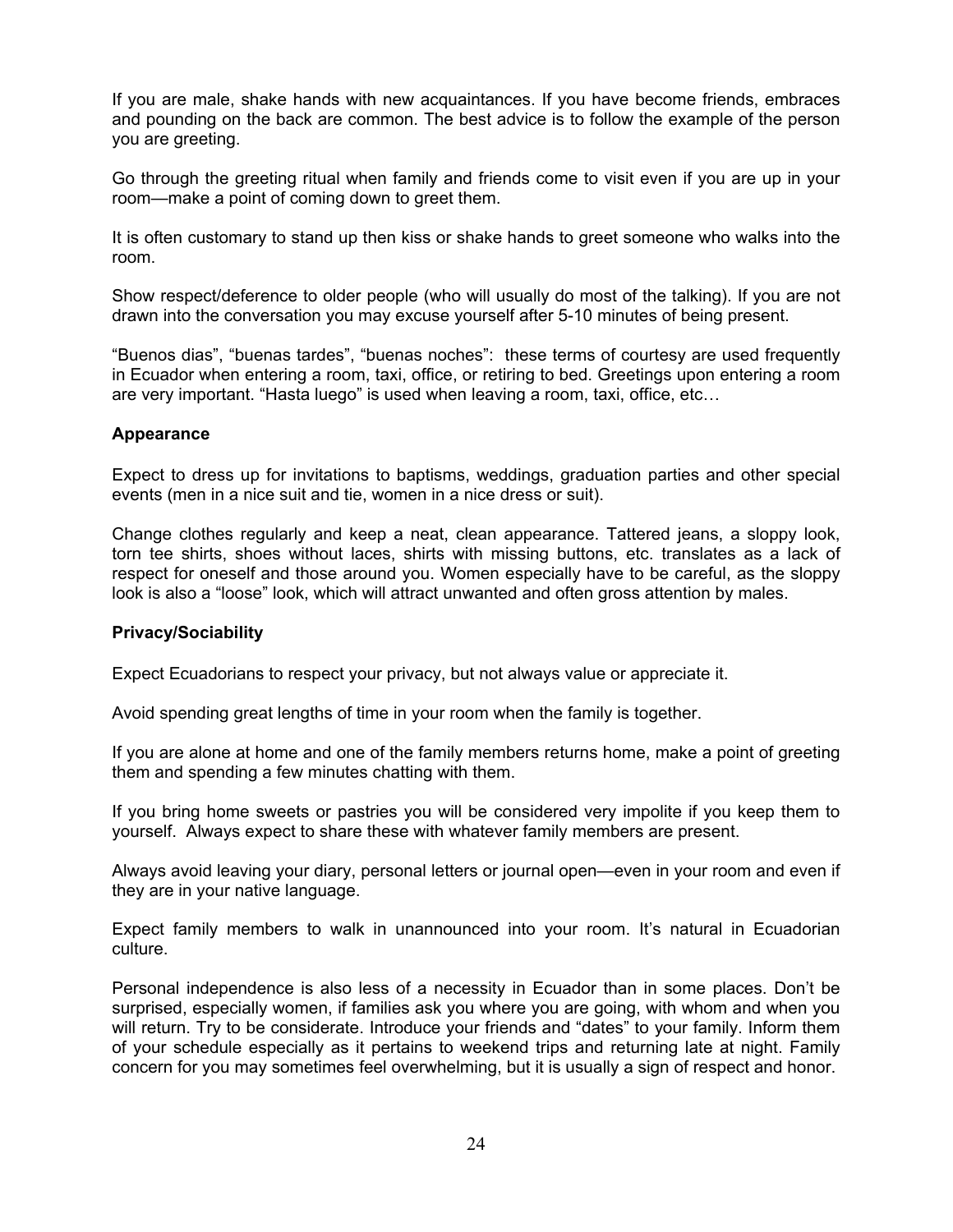# **Concept of Time**

Expect punctuality for classes, business, doctor's appointments, and meal times at the host family.

Expect unpunctuality for informal parties, get-togethers and that Ecuadorians are much more relaxed about time.

Expect plans for outings/excursions to be made and then broken at the last minute. Ecuadorians usually feel that there's always another day.

Expect impromptu outings that you are informed about at the last minute and go with the flow.

#### **Social Classes**

Expect to encounter a pronounced sense of class due to economic, social and racial factors. Analyze rather than criticize. Expect parents to want to know about the social background of friends their children choose and friends you may want to associate with.

#### **Domestic Help**

If you live with a host family, it is very likely that your family employs a maid, a gardener and/or driver. You may not be used to having this type of domestic help, and you may be uncomfortable or unsure of how to act at certain times.

If you feel that your host family is not treating the domestic help as you would like them to, please do not intervene. This would be culturally inappropriate and could cause problems between you and your family, or for the employee. Some things may happen that you simply don't understand or agree with, but remember that this may be the rule in Ecuador. If you have a question about something that happens at your home, please feel free to talk to your resident director, an OPI staff member, professor, or friends.

The maid is usually responsible for cooking, cleaning the house and doing the laundry. If you have a favorite piece of clothing, you may want to wash it yourself to avoid accidents. Some families do not have a dryer, so it may take a bit longer than you're used to to get your clothes back.

# **Family Life**

Use the "usted" form with maids to show utmost respect. Avoid spending more time with the maid than the rest of the family. Avoid discussing problems you may be having with the host family with the maid. Keep your room tidy, ventilate your room and make the bed. Expect to watch TV—it is often a family togetherness time. Whether you like what is on or not, think of it as an opportunity to improve your language skills.

# **Electricity**

Electricity is 110 volts and is expensive for some families. Be considerate about lights and hot water use. Sometimes hot water tanks will only be connected during certain hours of the day or night, which may limit the availability of hot water.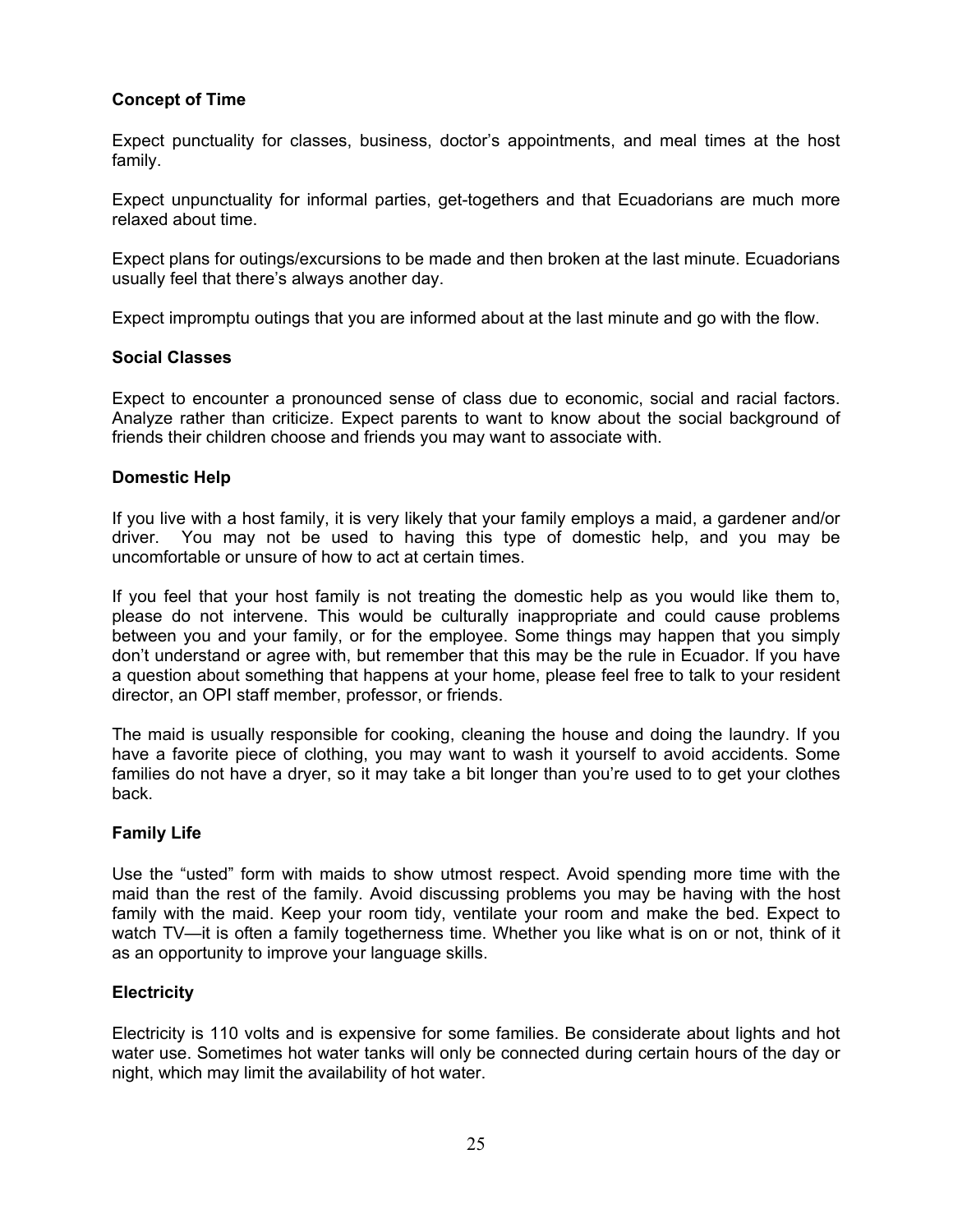# **Sexuality**

You may find that people are much more close-minded or old fashioned, compared to what you are used to, when it comes to the topic of sexuality. Ecuadorian society, especially in Quito, tends to be quite conservative. It is acceptable in some regions for men to have several partners, while women are often expected to be much less open about their sexuality. Homosexuality can still be found to be a taboo topic, and was illegal up until 1998. However, things are changing slowly and younger generations are generally much more liberal than their parents.

Please keep in mind the conservative (you may even think, close-minded) mindset here. If you need someone to talk to about sexuality- related issues, you may always talk to your resident director or to the staff in the International Programs Office.

#### **GLBT Information**

Fundación Ecuatoriana EQUIDAD Address: Baquerizo Moreno E7-86 y Diego de Almagro Telephone: 2544337 Website: www.equidadecuador.org

Organización Ecuatoriana de Mujeres Lesbianas Address: Jorge Juan N31-172 y Mariana de Jesús Telephone: 2239744 / 0985877724 http://ilga.org/directory/es/detail?o\_id=4555

Fundación Causana Website: http://www.desafiandomitos.blogspot.com/ Email: fcausana@yahoo.com Dirección: Leonidas Plaza 1035 y Lizardo García (Quito- Ecuador) Teléfono: (593) 255 8321

Proyecto Transgénero - Cuerpos Distintos, Derechos Iguales Address: Jeronimo Leiton 11 80 y Av. La Gasca, Telephone: 0995036035 / 0999383861 Website: www.proyecto-transgenero.org //www.casatrans.blogspot.com Email: info@proyecto-transgenero.org

# **LIFE WITH HOST FAMILIES**

The following is a list of topics we suggest you discuss with your host family at the start of your home stay. The notes are in Spanish to get you started…!

 Uso del teléfono. Recuerda: podrás hacer llamadas locales pero en ECUADOR no existen planes ilimitados, así que tus llamadas deben ser rápidas. Es mejor hacer llamadas a celulares con una tarjeta o en Andinatel. No debes hacer llamadas internacionales desde la casa a menos que uses una tarjeta de llamada internacional. La familia te cobrará el costo de la(s) llamada(s) si suben el monto en la cuenta telefónica. Esto se aplica también para el uso del internet.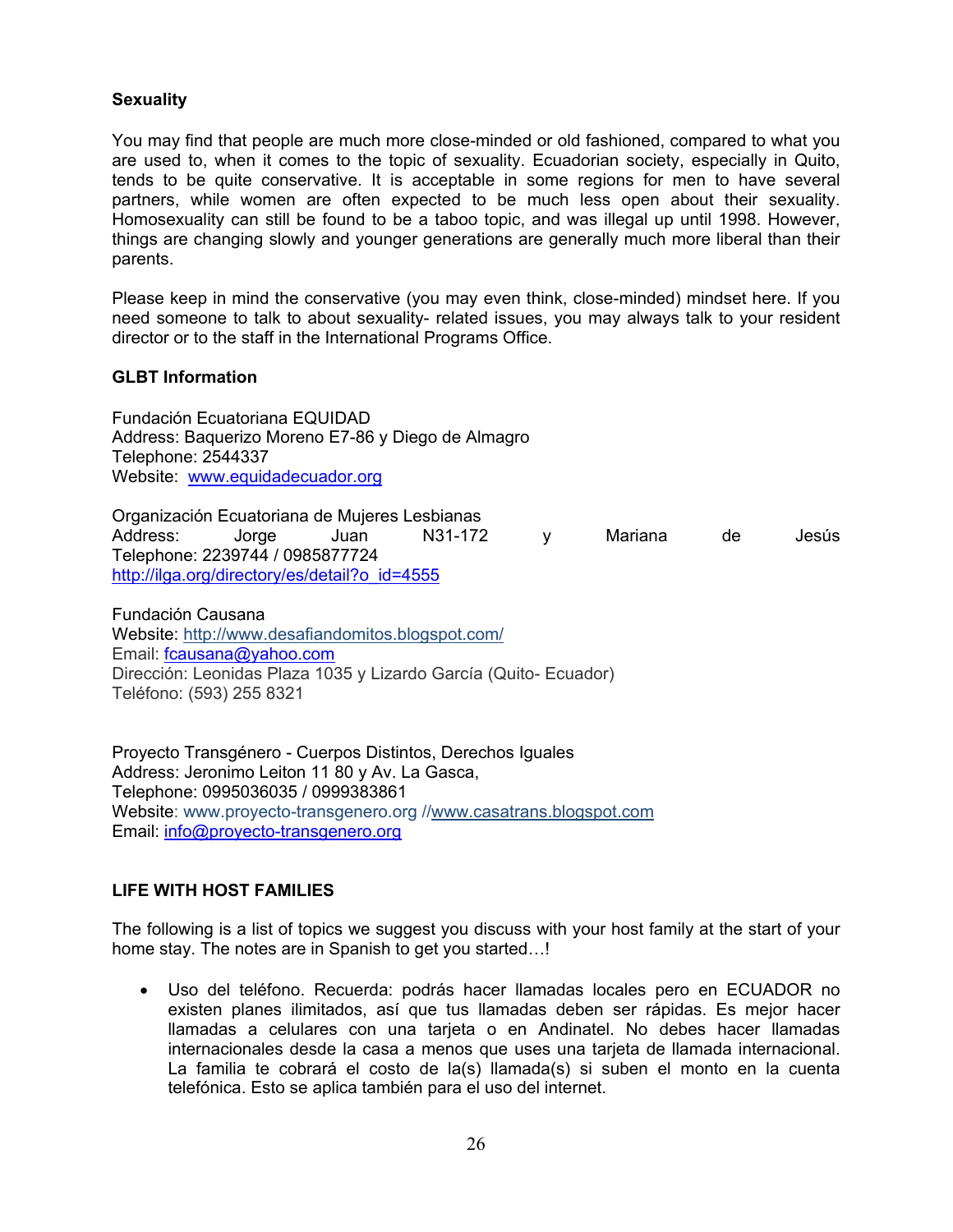- Si la casa tiene alarma, pregunta cómo funciona, si puedes usar la clave y aprende el proceso para quitar / ponerla.
- Consulta si se puede ingerir bebidas alcohólicas y/o fumar dentro de casa y también dentro de tú dormitorio.
- Lavado y planchado de ropa: pregunta por la rutina (días dónde dejarla/recogerla), avisa si quieres que la guarden o no en tu closet/cajones. Si prefieres lavar tu propia ropa, pregunta cómo usar la lavadora y dónde están los implementos de limpieza.
- Luces de la casa (si hay luces que debes dejar prendidas, cuándo prenderlas y apagarlas).
- Puertas que debes dejar cerradas, ej. Baños.
- Basura (baños, dormitorio) dónde dejar
- Llave del dormitorio (si la hay, si la necesitas)
- Cambio de sábanas (cuándo)
- Cajón con seguridad para que guardes pasaporte, dinero, etc., si no hay, pide a la familia que te guarde los documentos importantes.
- Horas para tomar la ducha: Preguntar a qué hora es más conveniente que la tomes para no cruzarte con los horarios de los otros miembros de la familia, la familia te explicará la norma de higiene que cada familia tiene y que tú debes respetar.
- Si la familia tienen calentador de agua eléctrico, preguntar cuánto tiempo antes debes conectarlo. Aprende a conectar y luego desconectarlo.
- Si la familia tiene calefón para calentar el agua, pregunta su funcionamiento, si tienes que prenderlo hazlo con mucho cuidado porque funciona con gas.
- Toallas a ocupar: (de dónde tomarlas)
- Uso del papel higiénico: pregunta a la familia si debes ponerlo en la basura o en el inodoro.
- Dónde poner los artículos personales en el baño: si quieres que nadie más los use, guárdalos en tu habitación.
- Disposición de la cocina para usarla: si tienes interés en cocinar pregunta cuándo puedes usarla y cuál es la rutina.
- Horario de comidas: averiguar con la familia a qué hora comen.
- Restricciones o preferencia de comidas (especialmente vegetarianos)
- Informa a las familias si tienes alergia a alguna comida, medicamento, animales, etc., esto es muy importante que la familia conozca.
- Indícales que tipo de comidas no te qustan, es mejor no esperar a que te la sirvan para decir que no deseas comerla.
- NO PUEDES BOTAR la comida que no quieres comer. Pregunta a tu familia donde puedes poner lo que no quieres comer. En Ecuador, se trata de ayudar a que toda persona pobre tenga un plato que comer. NO SE BOTA la comida.
- Conversa con la familia si quieres estar más tiempo solo/sola, en vez de encerrarte en tu cuarto (se pueden preocupar o tomarlo como algo ofensivo)
- Conversa con la familia sobre los temas que prefieres no tratar (religión, política, et...) hay estudiantes que no hablan de estos temas con las familias.

# And a few reminders**:**

- Always lock the door when you leave the house.
- Remember to greet your family when you arrive home, and to greet people in general when you first see them.
- Don't go out without saying goodbye to the family and telling them where you're going.
- Always let your family know if you are planning on traveling or staying overnight somewhere else.
- It is polite to ask your family what time is reasonable for you to return at night.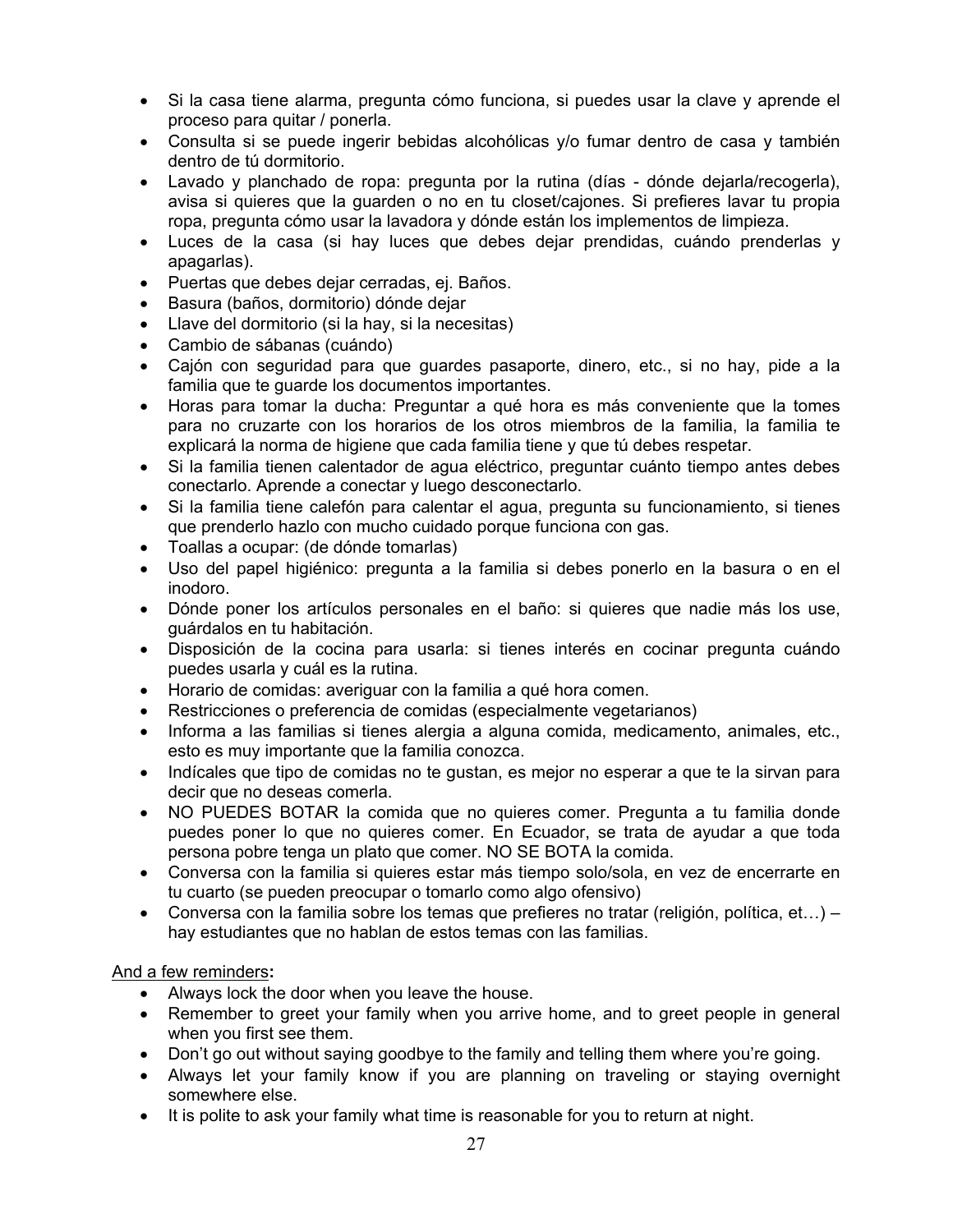- Tell your family if you're thinking of inviting friends over.
- Ask to be served less food rather than having it go to waste.
- Ask what kind of dress is appropriate for certain occasions.
- Be friendly with the maid or other domestic help (it is a great way to practice your Spanish) but don't interfere with the rules of the house concerning domestic staff.
- Don't lend money to the family or domestic staff.
- Talk to your family about situations that come up, concerns you have, or things you don't understand.

Let us know if there are problems!

# **ECUADORIAN EXPRESSIONS**

Quiteño Slang

| Meaning/Context                                                                              |
|----------------------------------------------------------------------------------------------|
| Used as an affirmation; of course.                                                           |
| Chévere: Cool.                                                                               |
| 1. Take it easy.2: Sure.                                                                     |
| A lot, a bunch.                                                                              |
| Give me a call, ring me.                                                                     |
| Beer.                                                                                        |
| Bottoms up.                                                                                  |
| To drink liquor.                                                                             |
| To kiss someone or make out.                                                                 |
| To gather money.                                                                             |
| A player.                                                                                    |
| A person who is high.                                                                        |
| A person who is plastic, rich or even stuck up.                                              |
| Someone who is considered hot or sexy.                                                       |
| Right away, let's do it immediately.                                                         |
| Pervert                                                                                      |
| Last minutes get together at a house, usually for<br>someone's birthday or going away party. |
| To cheat on your partner.                                                                    |
| Damn.                                                                                        |
| A person who is heavy handed, bothersome, and passes<br>the limits.                          |
| 1. to accompany someone. 2. To help someone out.                                             |
| To make out with someone.                                                                    |
| Buddy, dude.                                                                                 |
| Hold on, wait.                                                                               |
| 1. let me do something. 2. Give me space so I can move.                                      |
| No way.                                                                                      |
| Really cool.                                                                                 |
| No way in hell.                                                                              |
| I'm tipsy, I'm buzzed.                                                                       |
| Cry baby.                                                                                    |
| When eating something you like (say it often—they'll<br>appreciate it!)                      |
| When you are being offered more food (but when you                                           |
|                                                                                              |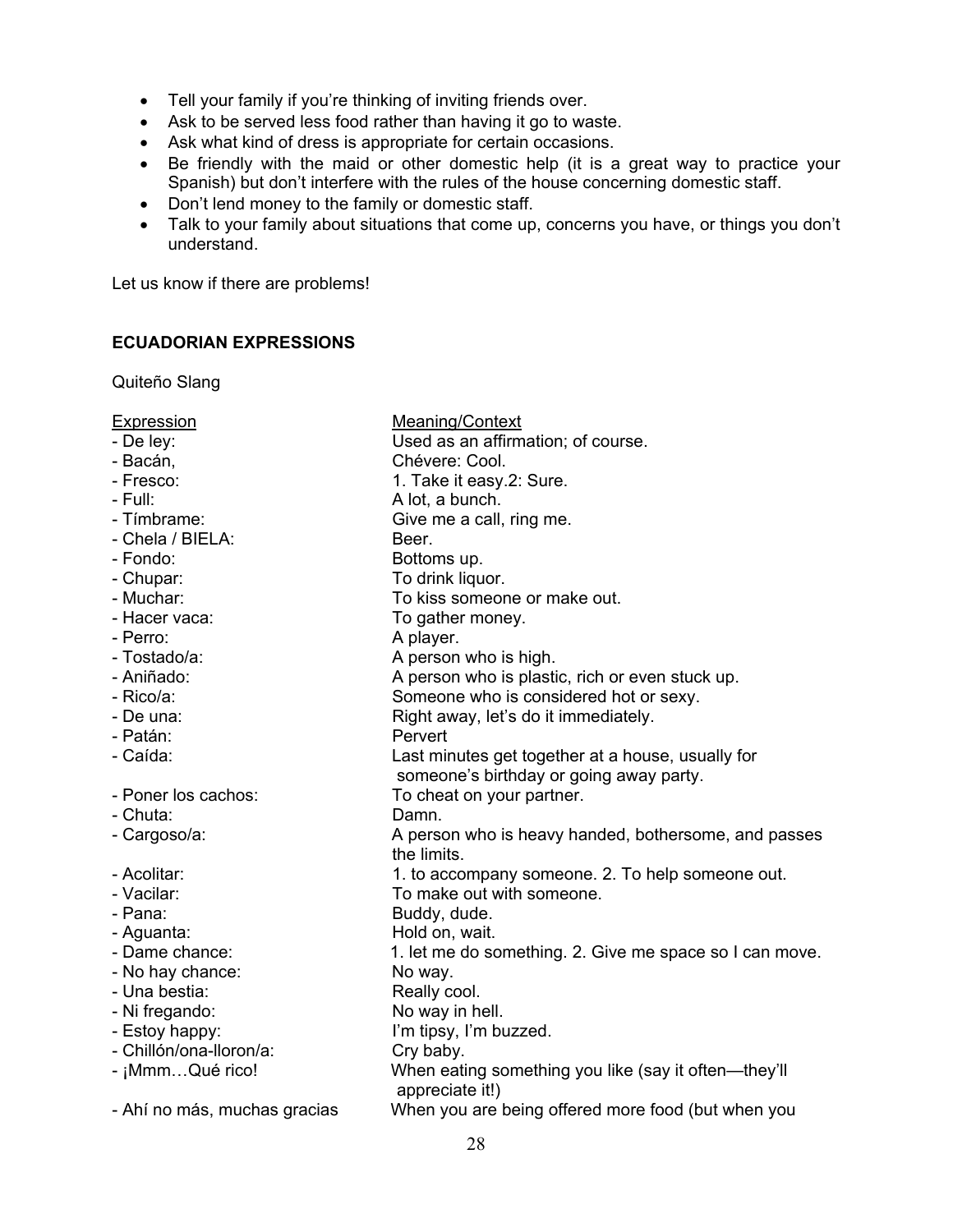|                       | already have enough on your plate)                                                             |
|-----------------------|------------------------------------------------------------------------------------------------|
| - Sigue no más        | Go right ahead, continue                                                                       |
| - ¿Cómo amaneciste?   | How are you feeling? (Literally, "How did you wake up?")                                       |
| - ¿Estás enseñado/a ? | Are you used to?                                                                               |
| - ¿Estás con pena?    | Are you sad, homesick?                                                                         |
| - Naño / naña         | Brother / sister (from Quichua, but very common)                                               |
|                       | - Mija / mijita, contraction of "mi hija" Not always used literally—often a term of affection. |
| - Guagua              | Baby, small child (Quichua)                                                                    |
| - ¡Achachai!          | Qué frío! (Quichua)                                                                            |
| - ¡Atatai!            | Said when something disgusts you (Quichua)                                                     |
| - ¡Arrarrai!          | Said when you burn yourself (Quichua)                                                          |
| - Pelado / Pelada     | A term that refers to someone you are dating casually (not<br>a serious relationship).         |
| - Chancho             | Pig / pork                                                                                     |
| - ¡Qué asco!          | Yuck! Disgusting!                                                                              |
| - "Simón"             | Yes, affirmative!                                                                              |
| - "La bola"           | A lot                                                                                          |
| - Estar "chuchaqui"   | To be hung over (Quichua)                                                                      |
| - Chao                | Bye                                                                                            |
| - ¿Qué fue?           | What's up?                                                                                     |

And what NOT to say...Be careful! - Here are some common mistakes made by English speakers:

- If you want to say "I'm embarrassed", do NOT say "Estoy embarazada" (meaning "I'm pregnant!").
- If you want to say "I'm excited", do NOT say "Estoy exitado/a", you have to say "Estoy emocionado/a."

#### **ECUADORIAN FOOD**

In Ecuador the three main meals consist of *desayuno* (breakfast), *almuerzo* (lunch) and *merienda* (dinner).

**Desayuno**: Often consists of *panes* (bread), *huevos* (eggs), *café* (coffee) and *chocolate caliente* (hot chocolate). Below are some useful terms to learn: *Huevos fritos:* Fried eggs *Huevos revueltos:* Scrambled eggs *Tortilla:* Spanish Omelette (usually contains veggies and/or meat) *Tostadas:* Toast *Mantequilla:* Butter *Mermelada:* Jam

**Almuerzo:** The Ecuadorian *almuerzo*, or lunch, is often the most important meal of the day. It is served later than the typical American lunch, usually around 1 or 2PM in the afternoon. An Ecuadorian lunch typically consists of *sopa* (soup), the *plato fuerte* or *segundo* (main dish—this always includes lots of *arroz*), *ensalada* (salad), *jugo* (juice), and sometimes a *postre* (dessert).

**Merienda:** The *merienda* (dinner) is often similar to lunch, and is also served later in the day (sometimes as late as 8PM). The *merienda* may consist of leftovers from lunch, or it may be a lighter meal, such as *panes* served with *café* and *chocolate caliente.*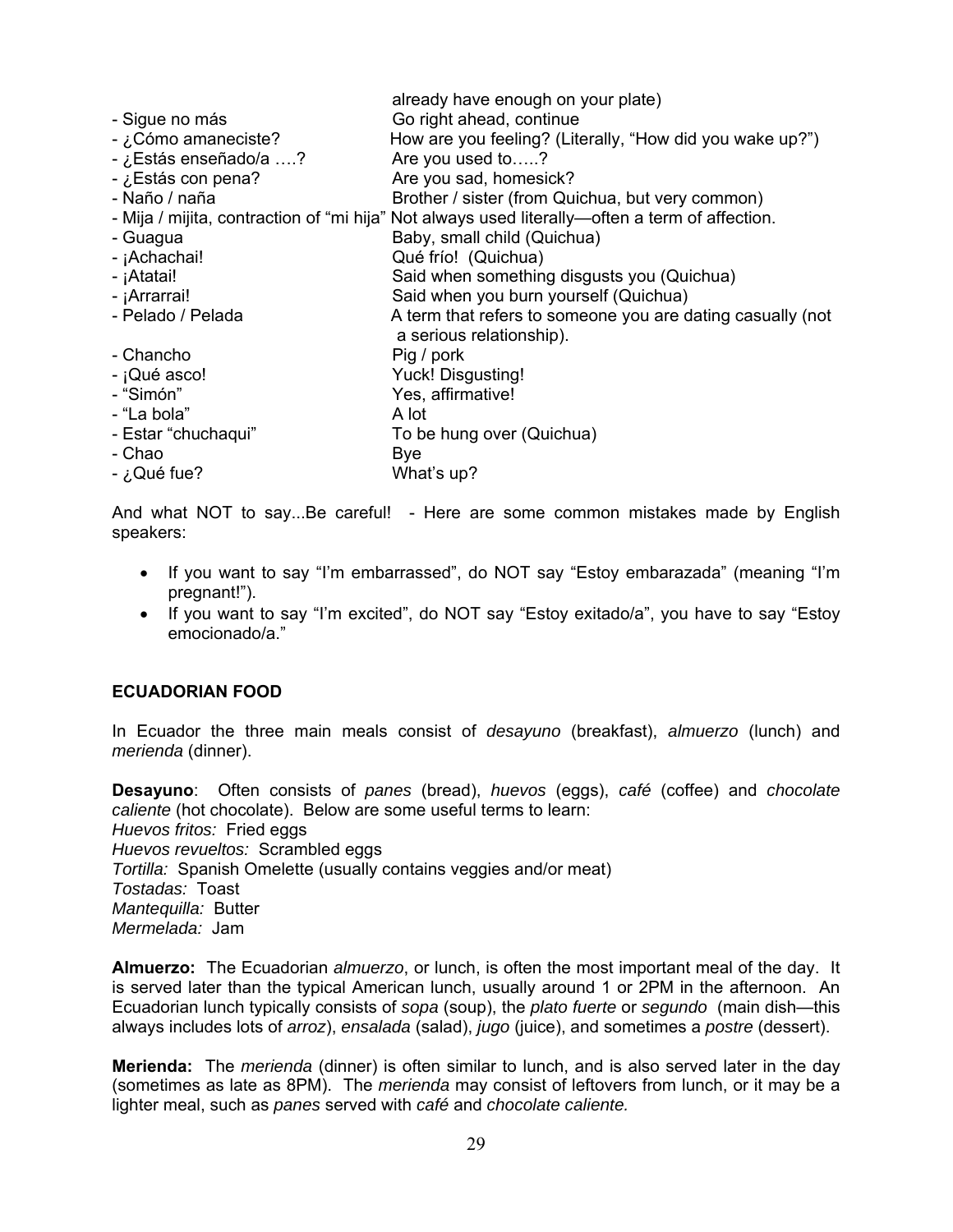# **Typical Ecuadorian Dishes (Platos Tipicos)**

Churrasco: A hearty meal that consists of grilled meat, rice, two fried eggs, french fries, fried plantains, and salad.

Llapingachos: A delicious plate typical to Ambato (but enjoyed all over Ecuador), it consists of fried, mashed potato-and-cheese pancakes (yellow in color due the seasoning *annato* which is used). The llapingachos are often accompanied by rice, salad, avocado, lettuce and tomato. They are definitely worth a try!

Seco de Pollo: Fried chicken served with rice and often garnished with avocado.

Lomo salteado: a thin beefsteak that is covered with tomato sauce and onions, served with rice. Ceviche: Seafood marinated in lemon juice and served with popcorn. It can be made from *pescado* (fish), *camarones* (shrimp) , or *concha* (shellfish). For those who prefer an alternative to seafood, *ceviche de pollo* (Chicken ceviche) is occasionally found in restaurants.

Carne Apanada: Breaded meat, often served with rice, salad and french fries.

Cuy: Whole roasted guinea pig. This is a traditional food in Ecuador which dates back to Incan times. Considered a delicacy and served on special occasions, it is said to taste like a cross between chicken and duck.

Menestras: A hearty serving of beans or lentils served with your choice of chicken, fish or meat, accompanied by rice, plantain, and often a salad or potato.

**Vegetarian dishes are not very common in Ecuador.** However, a number of restaurants specializing in vegetarian meals have begun to appear in tourist areas such as La Mariscal in Quito. In addition, *Chifas* (Chinese restaurants) offer a decent selection of meatless dishes.

#### **Tasty Snacks to Try (Bocaditos)**

Patacones: fried, mashed, salted plantains.

Chifles: Similar to the *patacones* in that they are also made from fried plantains, chifles are thinner and crispier, and often a little sweeter.

Maiz tostado: A tasty snack found in Ecuador, made from large kernels of corn cooked in oil and lightly salted.

Canguil: Popcorn (known in other countries as *palomitas*). In Ecuador this is often served as a snack, or sprinkled on top of soup.

Empanadas: There are two types of *empanadas*—*empanadas de sal*, or *empanadas de dulce*. *Empanadas de dulce* mainly have cheese on the inside and sugar on top. *Empanadas de sal* are more filling, and often have meat or chicken and veggies inside.

Bolón de verde: Made from plantains and round like a ball, this tasty snack often contains an array of ingredients on the inside: cheese, meat, carrot, *chicharron*, etc. It may be eaten as a snack or served in soup.

Chicharrón: An ancient food dating back to Incan times. It is fried pork skin which is crispy and contains a lot of fat—not recommended for the health conscious.

#### **MONEY**

**Currency**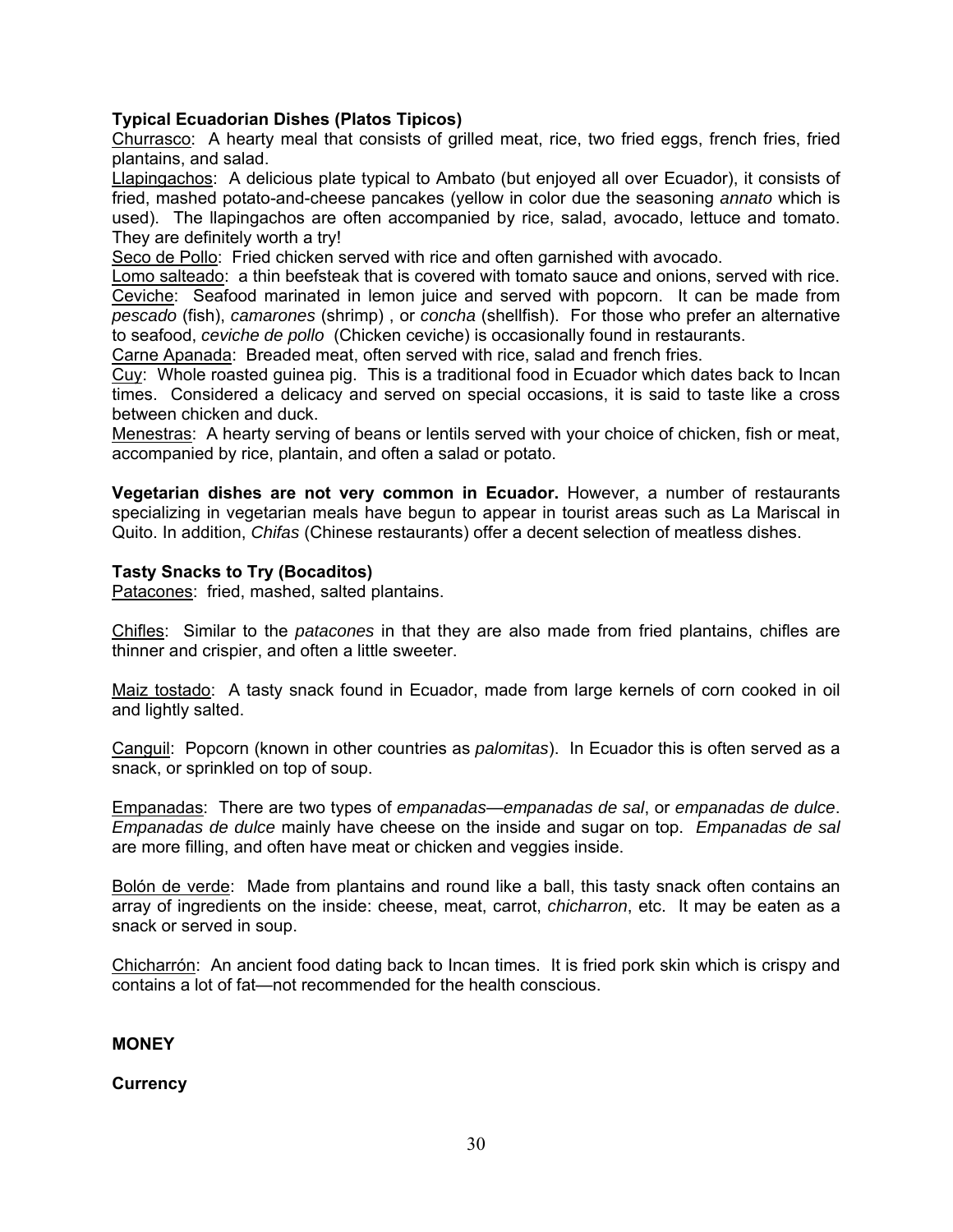Since September 2000, the US\$ Dollar is the official currency of Ecuador. You will find some products in Ecuador with lower prices than those of the U.S. or Europe. Please remember that haggling over prices at the markets is expected.

# **Changing Money and Checks**

We recommend that you carry both cash and a debit card while in Ecuador. Other foreign currencies are difficult to exchange outside of Quito and other major cities.

Throughout Quito you will find a wide variety of banks, ATMs, and money transfer facilities that will cover most of your financial needs.

Most banks are open Monday through Friday from 9 AM to 6 PM, and in Quito and Guayaquil a few stay open until 8pm. A few banks and are also open on Saturday mornings (especially those located within shopping malls, such as El Jardin, Megamaxi and Quicentro).

# **Cash**

While we recommend that you manage most of your money in the form of ATM cards, you should also carry some cash, especially in out-of-the-way places such as the Amazon or remote Andean or coastal villages. Carry mostly small denominations (USD 1, USD 5, and USD 10 bills), as some stores and vendors will not accept bills greater than USD 20. Also, make sure they are in good condition or you might have trouble using them -- damaged, torn, or ripped bills may not be accepted by banks or businesses.

## **ATM Machines**

ATM machines can be found at most major banks and, in larger cities, malls, airports, and along busy avenues and streets. The system might not be as hassle-free as that to which you are accustomed: machines tend to be offline more frequently than those in other parts of the world. Charges on withdrawals from foreign banks can be rather expensive, many machines won't accept PIN numbers with more than four digits, and most rural areas and smaller towns still lack ATM services altogether. However, slight inconveniences aside, most travelers using an ATM card with a major logo on it (i.e. Plus, Mastercard, Visa, Cirrus, etc) should be able to withdrawal money from bank accounts in their home countries from ATM machines in Ecuador with relative ease provided that they plan ahead.

There is one ATM machine, as well as a branch of Banco Bolivariano, on campus next to the Treasury teller window.

# **Credit Cards**

VISA, Mastercard, American Express, and Diner's Club are the most widely recognized cards in Ecuador (Diner's Club is the most widely accepted card). Plastic is useful for purchases in hotels, shops, restaurants, and for cash advances from ATMs or banks, provided you have a four digit pin number. While credit cards are useful in some of the larger cities, don't expect to use them in small towns or out-of-the-way places such as the Amazon or remote Andean or coastal villages.

#### **Money Transfers**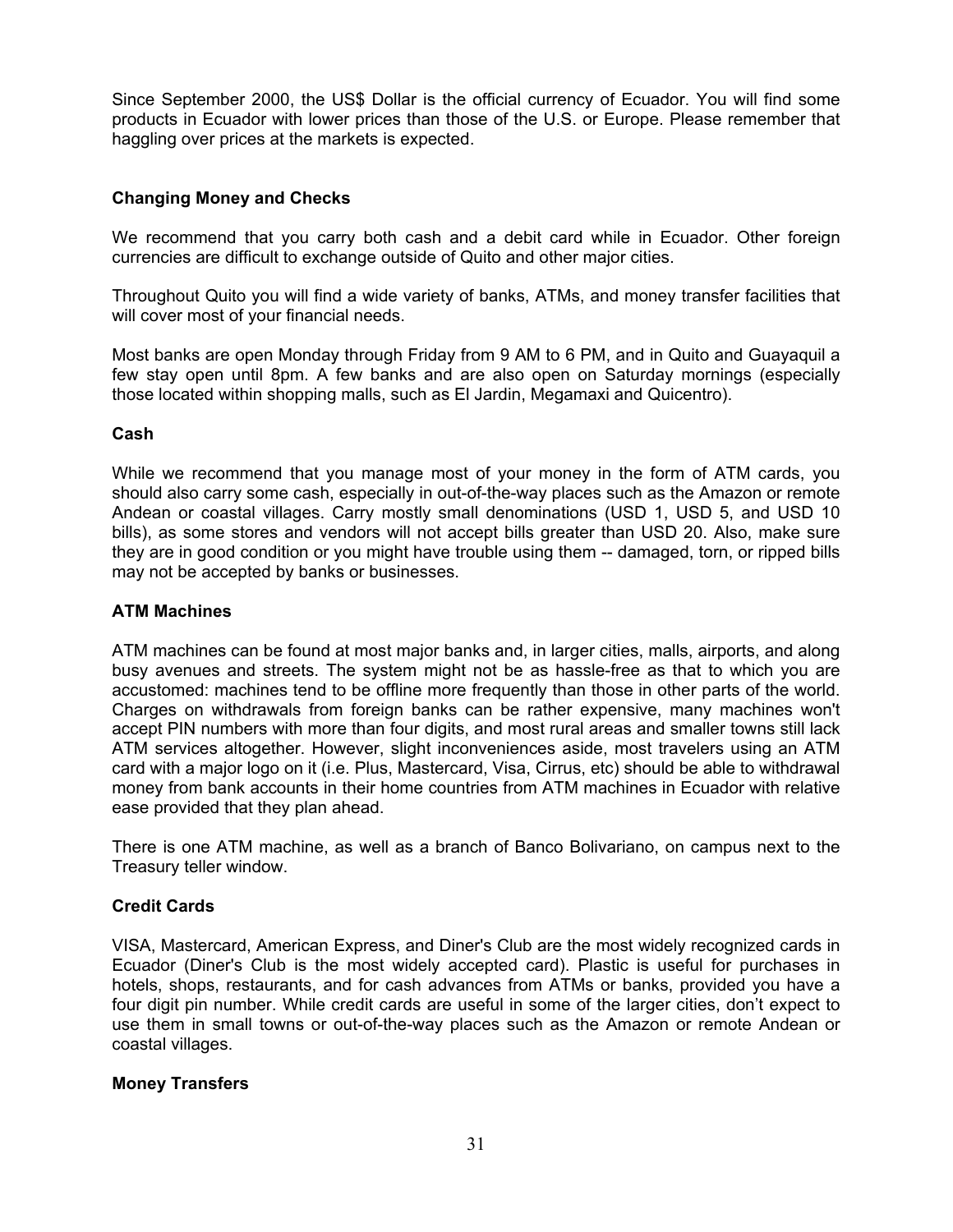Most of Ecuador's urban areas have international money transfer offices where you can pick up money sent from abroad. Your credit card company may also be able to make an emergency advance against your account to one of these money transfer offices.

# **USFQ LIBRARY INFORMATION**

The library is open from Monday to Friday, 7:00am until 9:00pm, and Saturdays 9:00am until 4:00pm. Summer hours are from Monday to Friday, 8:00am until 8:00pm.

Silence is required.

Eating and drinking are not allowed.

Take care of library materials.

In order to check out a book:

- Your student number is required
- You may take out three books at a time for one week.
- In order to renew a loan, you must take it to the circulation desk.
- Returns during library hours must be made at the circulation desk.
- Late returns will be charged US\$0.20 per day, per book, including Sundays and vacation days.
- You will find an overnight book drop at the left side of the library's entrance.
- If you lose a book, inform the librarian.

Library computers are for research only, not for personal email or other purposes.

All of library materials have a security device. If you are leaving the library without checking out them properly, you will be subject to the consequences as stated by the Honor Code of USFQ.

In addition to the print and audiovisual resources available at the library, you may access online databases with the password assigned to USFQ students. Visit our website (https://www.usfq.edu.ec/biblioteca/Paginas/default.aspx) to access the databases mentioned above, find more information about our library and other tools like our online catalog, virtual library, and details about our different collections. Ask a reference librarian if you need assistance accessing these electronic resources.

#### Other Libraries in Quito:

- La Biblioteca de la Universidad Católica, 12 de Octubre and Veintimilla
- Lincoln Center Biblioteca, Fulbright Commission, Almagro 961 and Colón
- Biblioteca del Banco Central, Reina Victoria and Jorge Washington
- Centro Cultural de Benjamín Carrión, Carrión and Jorge Washington
- Biblioteca FLACSO, La Pradera E7-174 y Av. Diego de Almagro
- Biblioteca de la Universidad Andina Simon Bolivar, Toledo N22-80 (Plaza Brasilia)

# **USFQ CAMPUS MAP**